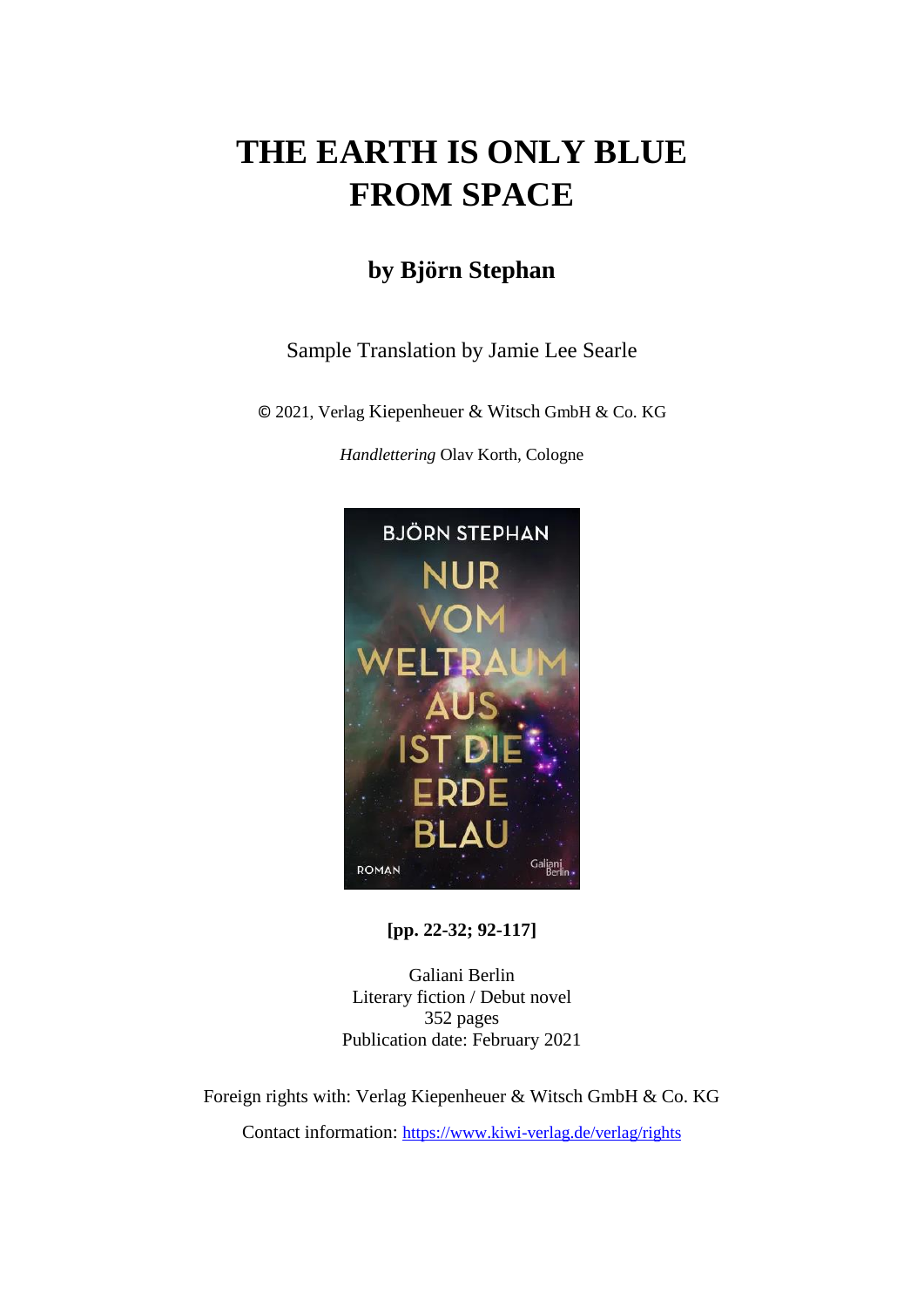[pp. 22-32]

Since I've been able to think clearly, and that hadn't long been the case back then – only for a few months, I reckon – I've collected rare words. Well, I say *rare*, but they're actually more like unique words, and by that I mean they describe a very specific thing for which there's no equivalent in other languages. Like *Ling,* for example, one of my three – no, five – favourite words.

It comes from China and describes the sound made when two jade stones knock against one another. I've never held jade stones, and wasn't even sure what jade is, because where we lived on the housing estate almost everything was made of concrete, with a few pebbles here and there at most. Yet ever since I'd read the word in one of Mr Reza's old books, and kneaded it around in my mouth like Hubba Bubba, I could imagine how it sounds.

*Ling*.

As with all of my unique words, I wrote it down in the notebook with the brown leather binding, given to me by my mother, which I kept hidden in a shoebox under my bed. The words, most of which I had stumbled across in old books or dictionaries, vary greatly: some monosyllabic and unassumingly plain; some proud and boastful, with lots of vowels; some unpronounceable and, in a mysterious kind of way, beautiful. Many come from languages that sound so peculiar I wondered whether they really exist, or whether someone – someone as well-read and imaginative as Mr Reza – had made them up.

The thing with the words and the notebook was my secret, by the way, it's best I say that right now. Even though it's not a secret any more. But back then it was my monster-biggest secret (even bigger than the fact I once peeked into the girls' changing room before P.E. and saw Sabrina Kabautzky's epic breasts; *epic*, by the way, means very big).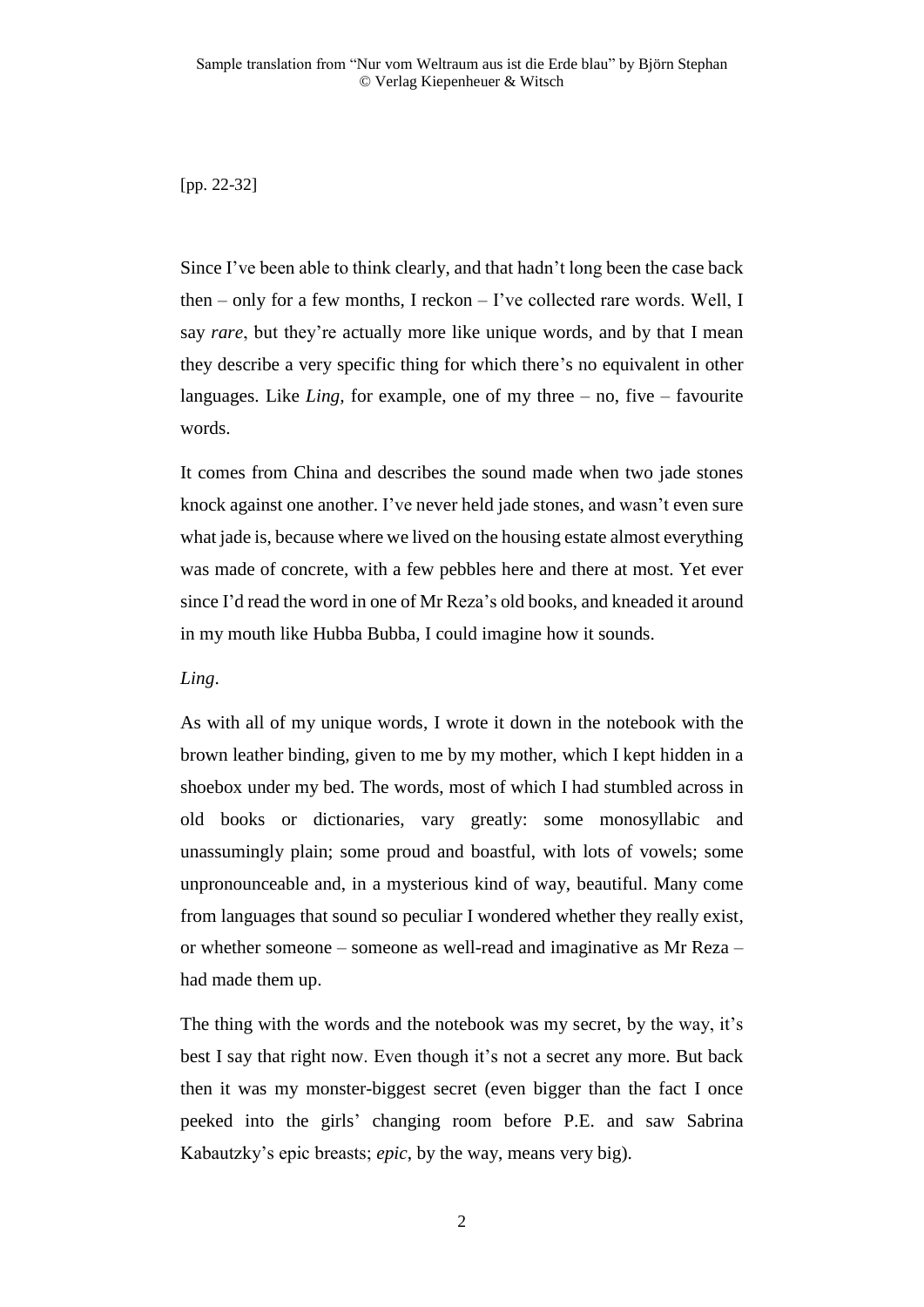I had sworn to myself that I would never tell anyone about my notebook, and I kept my promise. Well, until I told Juri that is.

Juri, and I'll get to this later, was more beautiful than the most beautiful word I knew, and of course a thousand times more beautiful than Sabrina Kabautzky. I'd hoped to impress her with my unique words, though I was also afraid she would just laugh at me. She didn't, of course. She chuckled instead, which was perhaps even worse. Because the chuckle was difficult to interpret, and I wasn't sure: was she chuckling with me, or at me?

That's how it was. And it's all part of the story. Although actually I was wanting to talk about something else.

I wanted to talk about how I was missing a word. No matter how often I came across new words and noted them down in my book, I still couldn't find it. It was the word that described what had happened to me. The word that described what it's like when you have to leave the place you love the most. The place was Klein Krebslow, although none of us called it that. We simply called it 'the estate', and it wasn't anything all that special, except that it was my home. And even I never particularly loved the estate until I realised I had to leave it.

That was two years ago. I was 13, and it was summer, which is hardly surprising because back then it was somehow always summer. Though when you really think about it, that must be nonsense. But what isn't nonsense, and what I remember more than just hazily, is that this summer was unbearable and hot. It wasn't unbearable because it was hot, but because my entire life was ruined (*ruined* is a different, more elegant word for *fucked up*).

Because they had lied to me and betrayed me.

They are my parents.

*They = parents = ruined = fucked up.*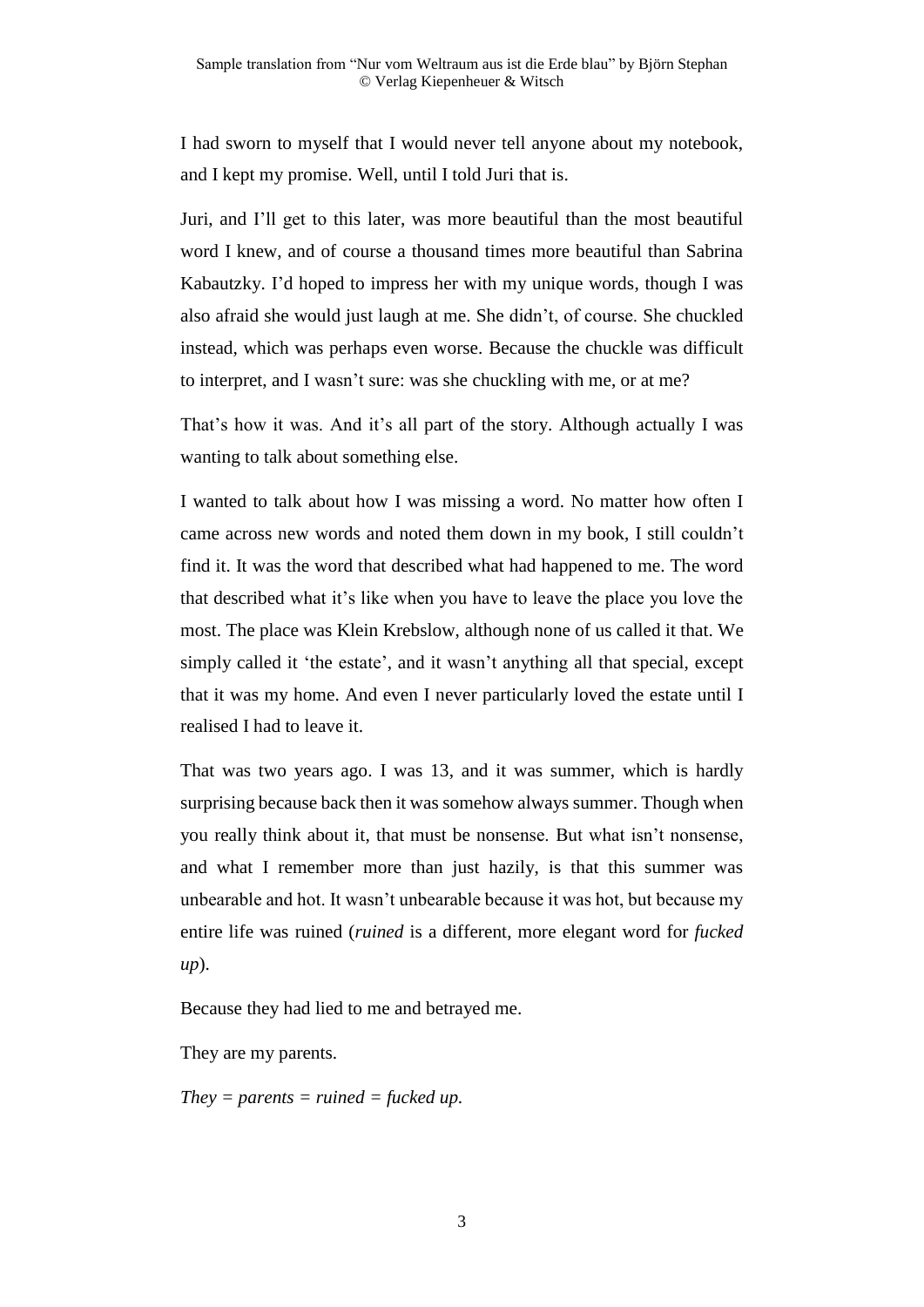That's what I was thinking as I lay there in bed with my eyes closed. In the room to the right of me, separated only by a thin wall made of some kind of plasterboard, slept Nina, my little sister. In the room behind, my parents were getting ready for bed. I was the only one who couldn't settle.

Usually when I was too worked up to sleep but too tired to read, I would imagine the characters in my favourite novels crawling out of their books and coming to life. I pictured them stretching and leaning, then carefully tiptoeing to the edge of my birch veneer bookshelves, sitting down, and with their legs swinging in the air, telling me of their adventures. Harka, the son of the Great Bear, and Frisco Kid were usually there, and sometimes, when his raft carried him to my riverbank, Huckleberry Finn too.

But some time ago now, Harka and the others had disappeared. And as hard as I tried, as much as I pleaded with them to return, they never came back. They had abandoned me. I didn't know whether it had something to do with the clear-thinking thing that had inflicted itself on me, or with Sabrina Kabautzky's epic breasts.

All I knew was that the only person I could rely on now was myself. I, Sascha Labude, the… well, the hero of this story, and probably the loneliest person in the former German Democratic Republic, or for all I knew the Federal Republic too. It didn't really matter which. The decisive thing was the *lonely*, and also that no one came up with the idea of pronouncing my name in a French way. Because I hated that. Not bewd or budé. Just La and Bude like buddha, pronounced the American way.

I opened my eyes. The metal blinds on the window reflected the lights of the cars that were gliding through the night out on the motorway. They lurched drunkenly through my room, the white cones of the headlamps and the red, dull shimmer of the brake lights.

When we moved in here, my father, whose voice back then hadn't yet dried up like a trickle in the gutter, said: 'Do you hear the road, do you hear the sound it makes? Like the rushing of the waves in the Baltic Sea!' But to me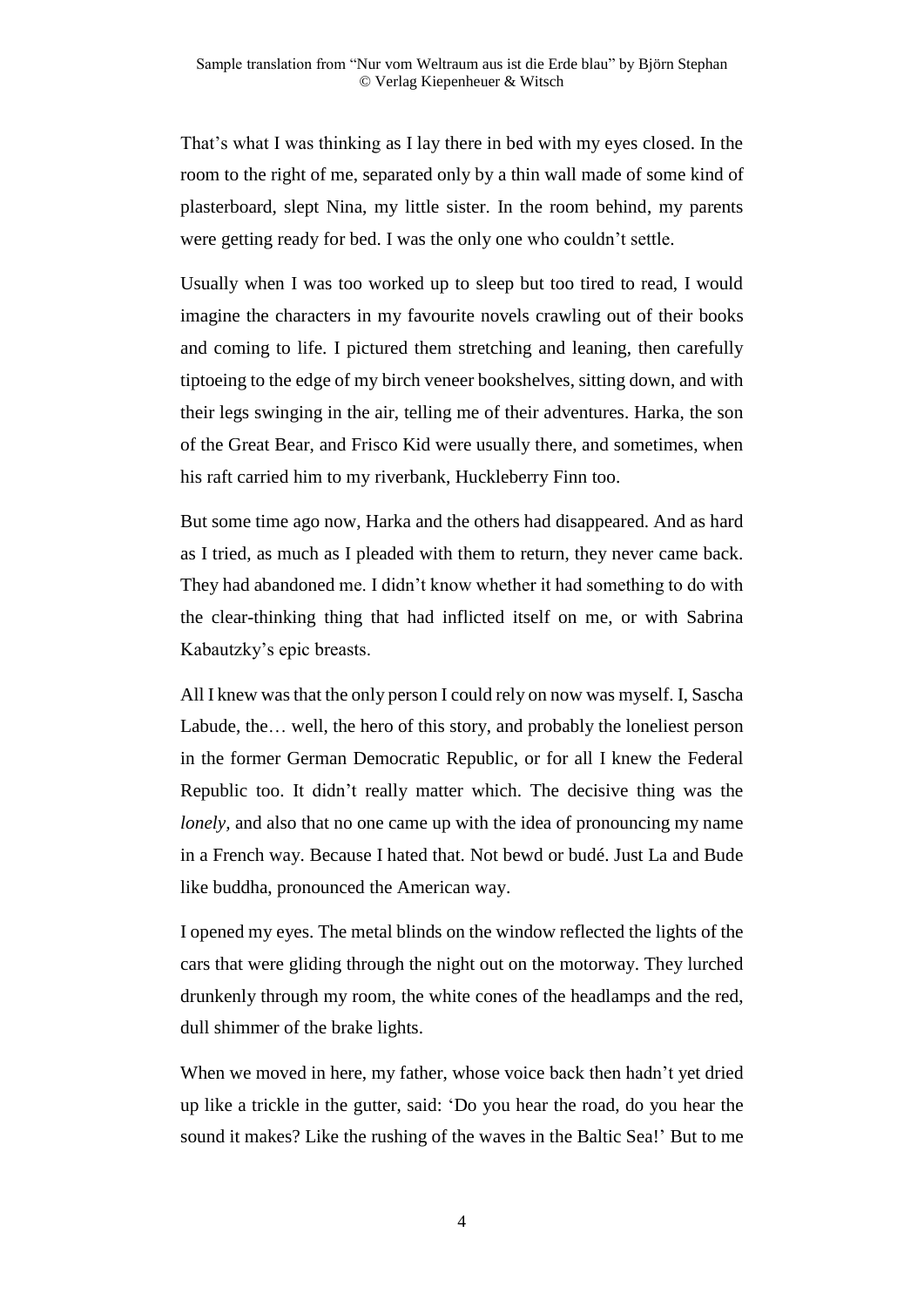it just sounded like cars racing along. I didn't say this to him, of course; I just nodded silently.

I hadn't given much more thought to my father's words. But ever since I'd found out that we were moving away, and soon, very soon, in just four weeks, it had become clear to me what he'd meant. Even though the rushing still didn't sound like the Baltic Sea, I liked it, probably because it was all I knew. But my parents didn't understand that.

'You'll soon get used to the new flat,' they said. 'It's only a few streets away. It isn't so bad, you'll see.'

But that was a lie. It was very bad, and I didn't want to get used to it, and our new flat, which was at the end of a terraced block, wasn't just a few streets away either, but a whole 8.4 kilometres, roughly the length of all the words from the books in my birch veneer bookshelves laid out alongside one another (I had done a rough calculation in my head). And the new flat didn't look 'dead chic' either, as my parents kept claiming; to me it looked like the home of people who thought they were better than everyone else. And for me, that certainly wasn't 'the new world'. Because seriously, what person in their right mind would come up with the idea of constructing a new world out of red brick and plastic windows and ultra-ugly carports?

But my parents said they wanted to get away from here. 'We can't stay on the estate any longer, the only ones left here now are the dregs of society, and they never sweep the staircase.'

But if only the dregs lived here, as they said, did that mean we were dregs too? Or were we not dregs on account of the fact that my mother always swept the stairs? Was that a characteristic of the dregs of society, that they didn't care about the staircase? And if so, then why was I allowed to play with their children? As long as they didn't give me any sweets, that is, because my mother was always afraid I might swallow one of them. As if anyone had ever choked to death on a fruit gum!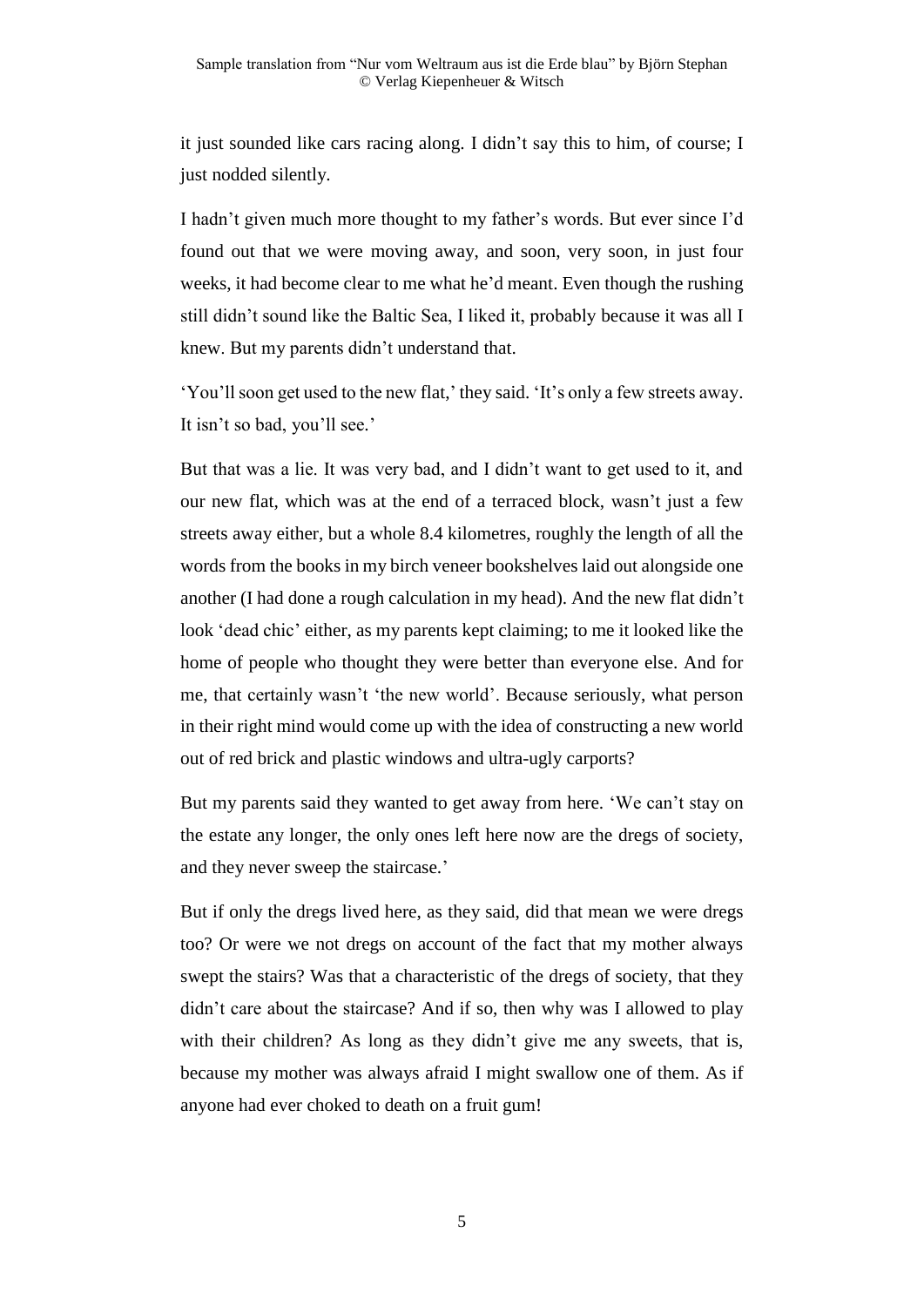My parents were getting themselves entangled in contradictions, that much was clear. But no one besides me was willing to see that. Or maybe I had misunderstood. After all, there was a great deal I didn't understand. Like the fact that I was born in a country that no longer exists.

I mean, how can a country just disappear? This was something that no one, no matter how often I asked, was able to explain to me. Even though my parents and the teachers at school attempted to, over and over again. They talked to me as though I were a child. Presumably because, in their eyes, I still was.

'Sascha,' my mother said, 'the old country came to an end.'

'Our old country,' said my father.

'We live in capitalism now,' said my mother, 'in the market economy.'

'In the so-called social market economy,' said my father.

'We have a new leader and new money,' said my mother, 'and now we can buy evvvverything.'

'We *could*,' said my father.

'Even yoghurt, Toffifee and Coca-Cola,' said my mother.

That sounded good to me, of course, even though I was almost never allowed to drink Coca-Cola nor any of the others, the fake colas. But what I found very funny (*funny* as in strange, not funny ha-ha), was that the old country was supposed to have come to an end. Just like that. I couldn't get my head around it. Because I was still here, and so was the estate, so were the streets and the houses and the trees. And it didn't seem like any of the other people had drowned or been swallowed up by an earthquake or, for all I knew, a black hole (I had learnt about those from Juri). I mean, I could still see them.

They no longer drove Trabants, admittedly, but cars like second-hand, lipstick-red Mitsubishi Galants – like us. And they didn't go to Usedom on holiday any more, but flew to Majorca – not like us, unfortunately. But they,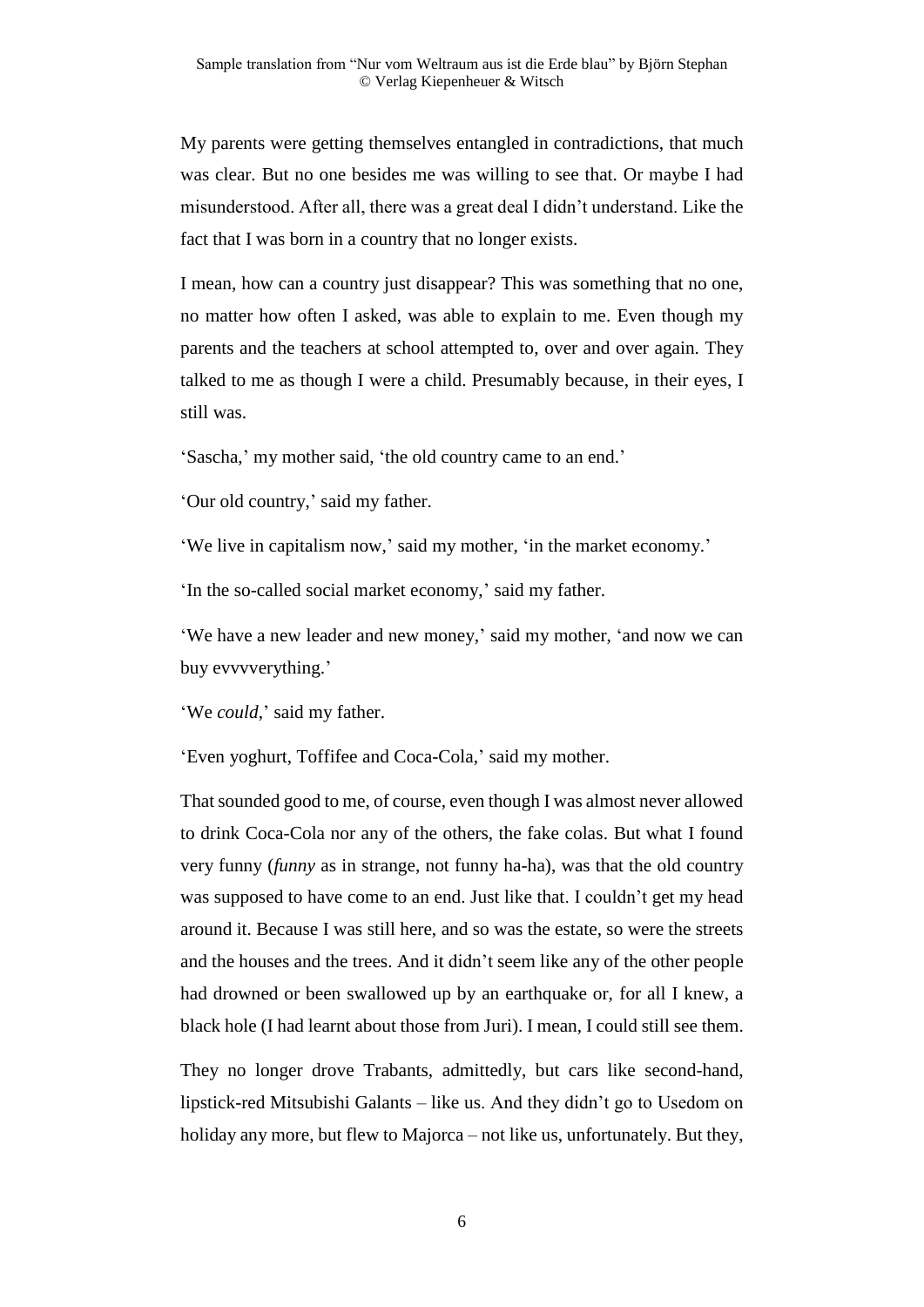all of these people, seemed very much alive, and as far as I could tell, apart from these external details they had stayed more or less the same. And isn't it the people who make a country what it is? Or is it a country that makes the people? These were the questions I asked myself, but I didn't find any answers.

It was all so complicated. The old was still there, yet at the same time it was gone. It reminded me of something Juri had once told me about the sun and the stars.

She said that when we look up at the sky, we never see the proper sun, but only ever the sun from 8 minutes and 20 seconds before. Because that's how long its light takes to reach the Earth. And the same thing was true, Juri explained, for the stars. Their light takes hundreds, thousands, millions of years to reach us, and when we stare up at the sky, we're never actually seeing the stars themselves. We only see a pale, dull reflection; we see their past, without knowing whether they're still alive in this moment, or long since extinguished.

The old country, it seemed to me, was like one of these stars. Even though I could still see it, it had burnt out long ago. But what did that mean for us on the estate? Were we too just something from the past now, or did we have a future?

I realised I was getting ensnared in my thoughts, like in thorny undergrowth. I couldn't make my way any further forwards. And as always when I ended up in this dead-end, which was too narrow to turn around in, a thought flared inside me, filling me with fear and at the same time flooding me with hope: what if all of it, my entire life, was nothing but a dream? A bad simulation I had ended up in by accident? Something fabricated, the sickest (*sickest* is an impolite way of saying *the worst*), most messed-up sham? Or some inane joke?

What if I woke up and realised that everything was as phony as Danilo Pawelke's gold watch? What if we didn't move away from Klein Krebslow?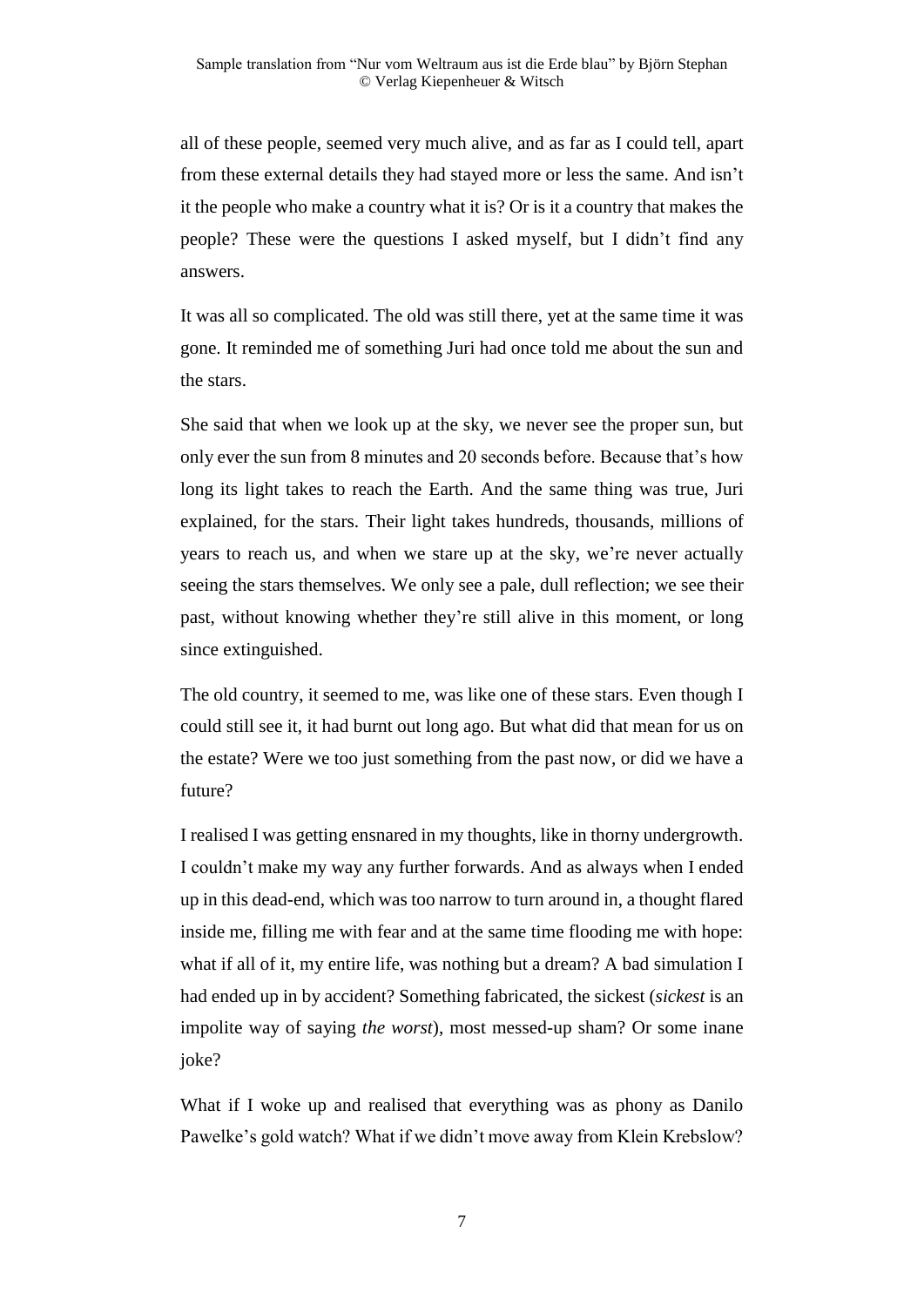What if my father found his voice again, and everything went back to being like it was before?

I kicked the overly-warm blanket down off me, reached under the bed for my book of unique words and ran my index finger over the lined pages. If my mother were a word, I thought, it would be small and angular. And my father would be a long, difficult, hyphenated word, written in a shaky, unsteady hand, because he could never make a decision. Not even about whether he was happy or not. And what kind of word would Juri be? Probably one in capital letters, with looping flourishes and little squiggles.

I began to draw in my book…



… when a strange smell suddenly reached my nostrils. It must have drifted into my room through the window, which was ajar, between the slats of the blinds. Pungent, Mr Reza would have called it, because Mr Reza spoke the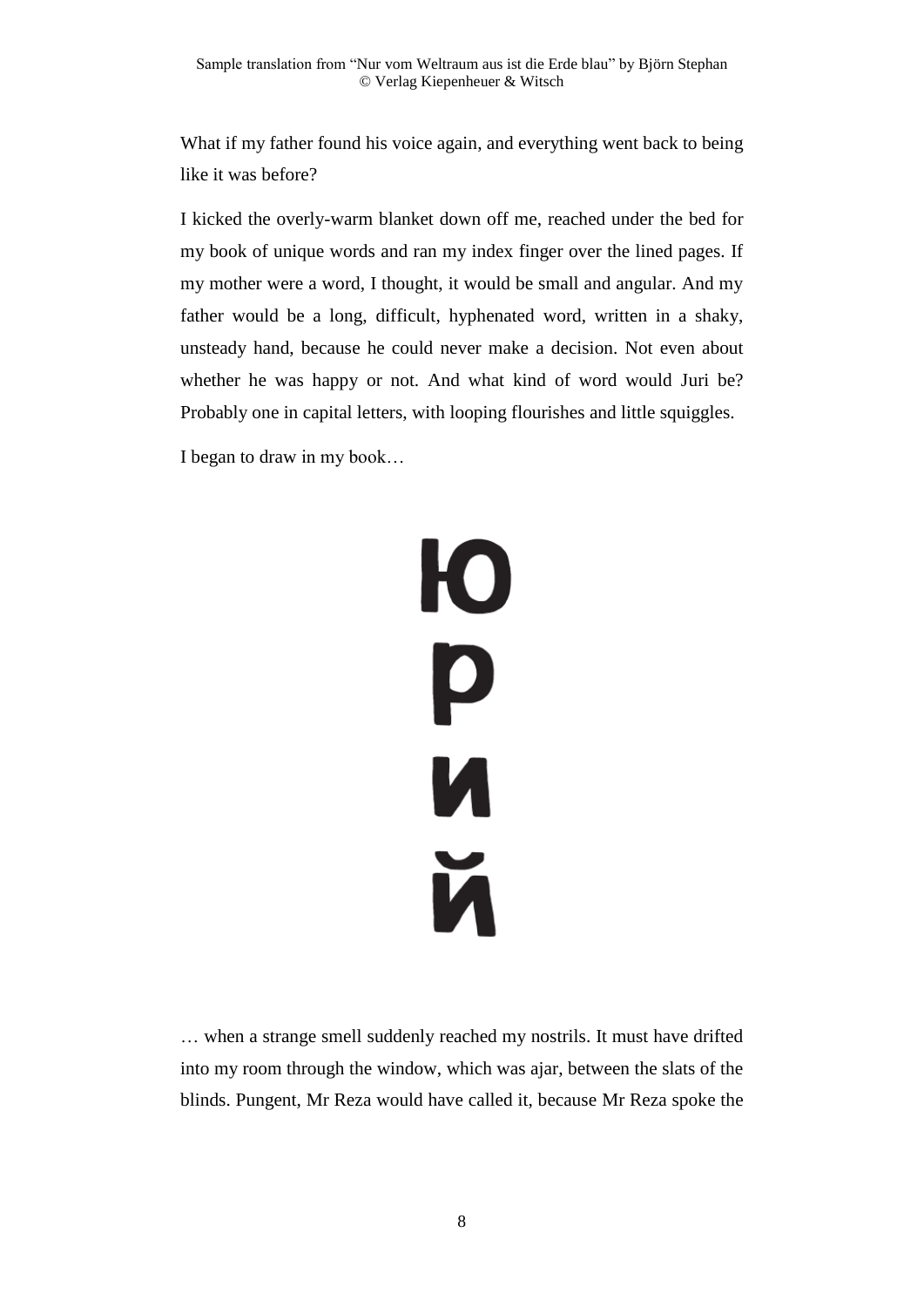best German even though he was from Persia, or rather, Iran, which had once been Persia.

Before I could assign the smell to something, I heard swift, light footsteps approaching from the bedroom next door; it had to be my mother.

'Bodo, come quickly!' she called in a flustered tone, and all at once I realised what the smell was.

I dashed over to the window.

'Bodo!' called my mother.

'What the hell?!'

Hearing my father curse as I stood there by the window in my pyjamas, my first thought was: it's the monster-big catastrophe, and if it's a dream, if it's *my* dream, I'd like it to end now and for me to wake up! But I didn't wake up, because it wasn't a dream.

My second thought was, *she* didn't do that, no, *she* can't have done that! And my third thought I can no longer remember, but my fourth was: has Juri completely lost her mind?!

And perhaps it would've been better if I hadn't thought that. Even if it probably wouldn't have changed anything. But sometimes, despite how tiny and insignificant we are, we believe we can contribute to changing the entire world and the course of events. Like when your parents ban you from watching the World Cup quarter-finals, and Germany (in other words the Federal Republic) loses, and you think: if I'd been allowed to watch, we wouldn't have lost!

But it's only become clear to me now that this is nonsense. That the world is so much bigger than we are, each person no more than a tiny word consisting of even tinier letters in an endless stream of languages.

In the end, as far as the universe is concerned, we're irrelevant.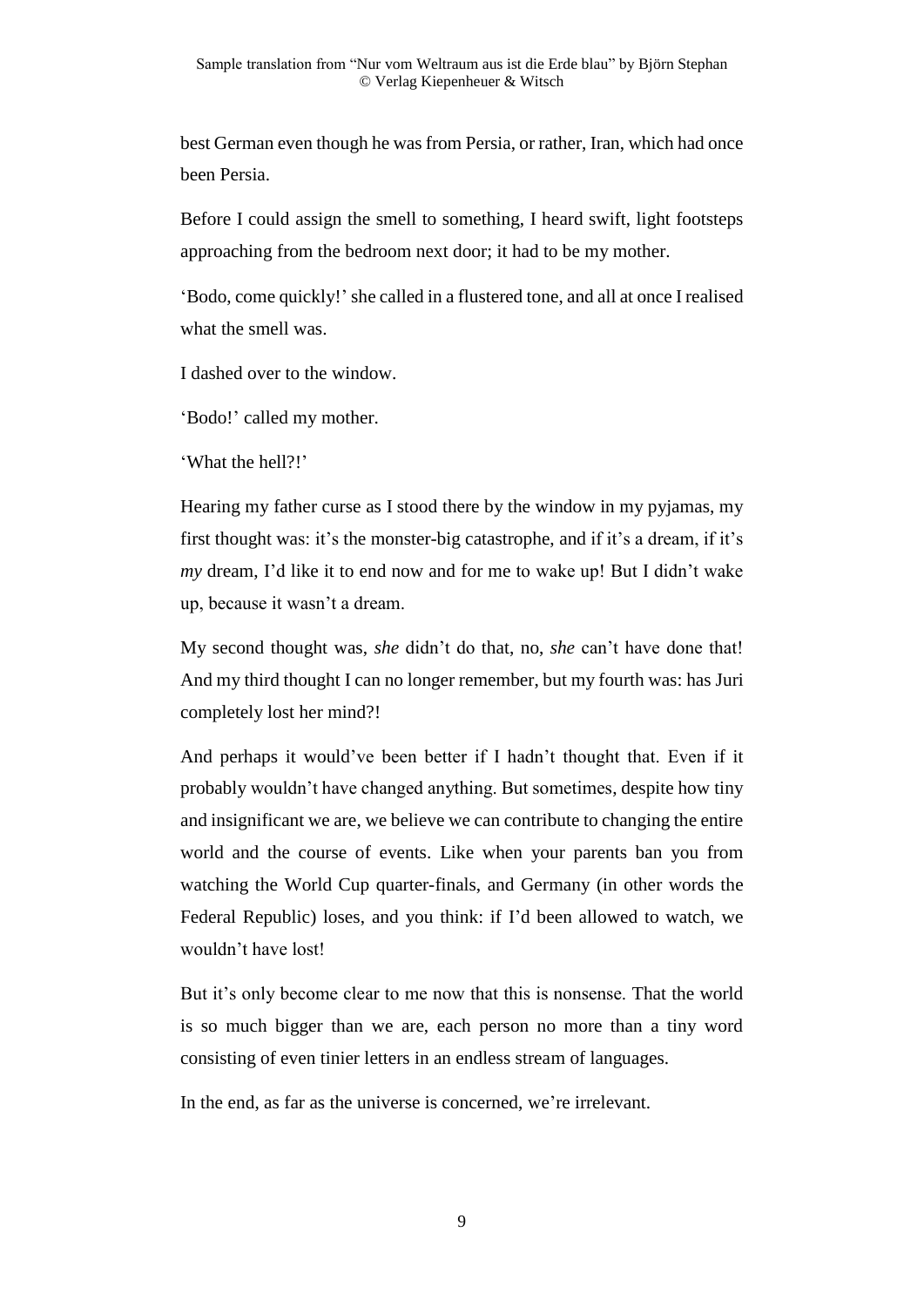And yet, looking back now, it seems to me that this was the moment when I lost Juri forever. There's a unique word for this which is also in my notebook. It comes from a language called Boro, which is spoken in Assam. I had no idea whatsoever where that is. But that doesn't matter. The important thing is the word. It's called *onsra*, and describes the feeling that you'll never again be able to love as much as you once did.

#### […]

[pp. 92-117]

Outside, the heat that had been building all day long still had the estate in a stranglehold. Just a few clouds were gathered in the sky. I jumped onto my bicycle; it had just gone 6 o'clock. But instead of veering off into Benno Voelkner Weg and riding home to number 12, I decided to head in the opposite direction.

I crossed Lomonossow Allee and pedalled down the Andrej Sacharow Ring, past the playground, where a light wind made the two swings squeak back and forth in an uneven rhythm. Only by the little substation, which was behind the final block of flats and scrawled with illegible graffiti and two swastikas, did I come to a halt.

I leaned my bike against it and, with my rucksack on my shoulders, strolled along the narrow path that wound through the surrounding grass up to the two heating pipes which encircled the northern part of the estate like a silver ribbon. The pipes were made of aluminium or steel – in any case from some kind of metal that glinted in the sunlight. From the top of them poked up a small roof, like a shark fin.

I grabbed the fin and pulled myself up. Then, with my arms outstretched like a tight rope walker, I balanced a few steps along the frontmost pipe before taking off my rucksack and sitting down.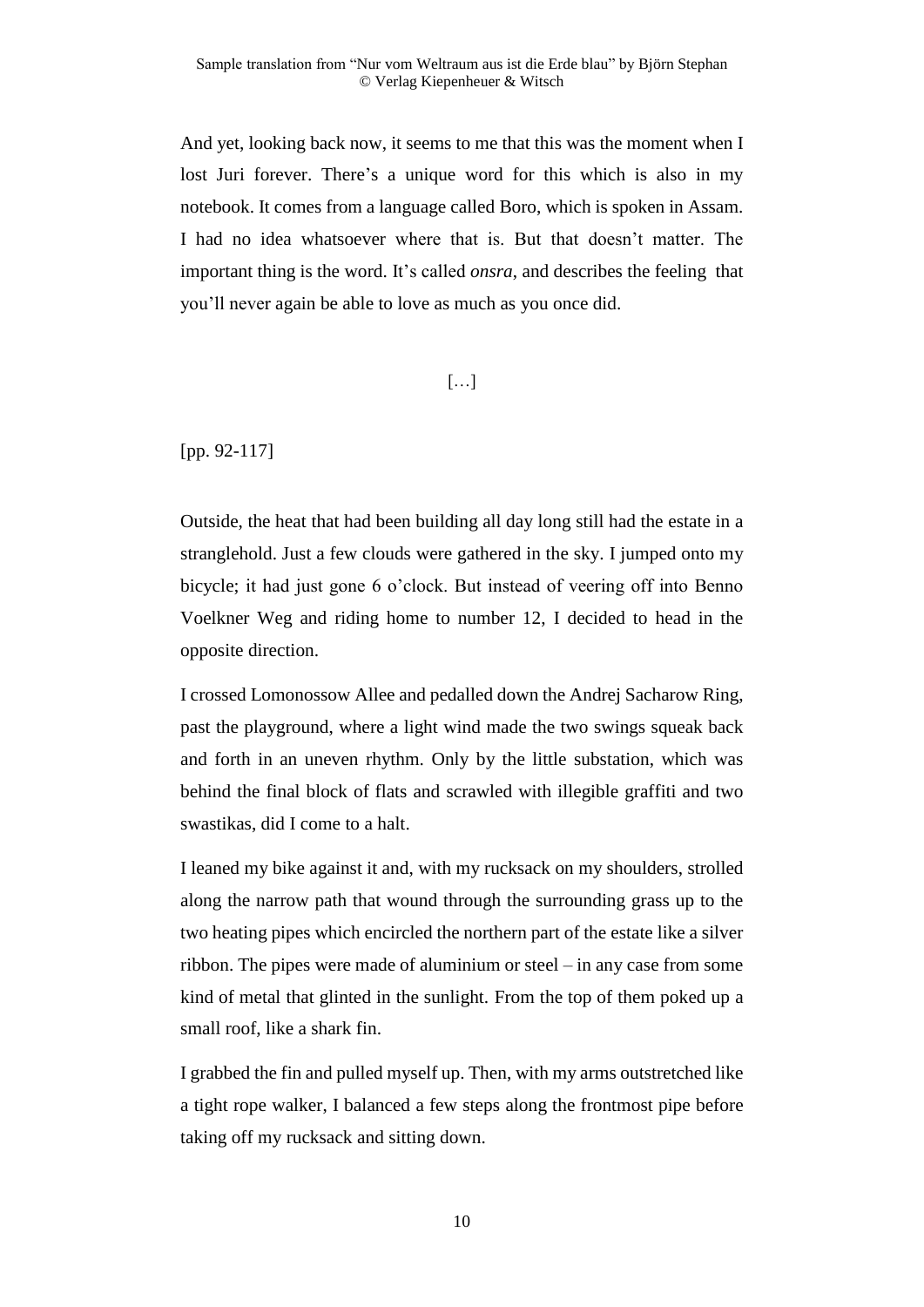The metal beneath me was warm from the sun, and from the water that gurgled its way through the pipe along the many kilometres from the power station into the city, which lay to the west of the estate and which I only ever set foot in when my mother wanted to buy me clothes. Here, on the other hand, I came frequently; it was a good hiding place. Hardly anyone ever strayed down the path that led to the heating pipes. No one could see me. That's how it felt, anyway.

Behind me blossomed large green shrubs which muffled the sound from the motorway. The Sacharow Ring lay abandoned before me, the parked cars lined up like coffins. I let my gaze wander.

To my left, beyond the last blocks of flats along the Ring, stretched a wild, overgrown field out of which electricity pylons jutted up into the sky. They were connected to one another by cables that sliced up the few clouds. If you went close to the pylons, and I knew this because I had been there on occasion with Sonny, they emitted a humming sound, and the air around them seemed to shimmer.

Even further back, beyond the field and pylons, beyond the borders of our estate, this small world which at the time didn't seem all that small to me, almost at the horizon, where nothing shimmered, towered the silo and the chimney of the old disused iron foundry, with a slender birch tree growing out of it. The power station's red lights blinked monotonously as though they were trying to tell me something. I opened the zip of my rucksack and pulled out a Marlboro and my notepad with the brown leather cover.

'Are you in love?' Sonny had asked me.

I thought about it as I clamped the Marlboro between my upper lip and nose, breathing in its aromatic scent. I wouldn't smoke it. I never smoked when I was alone. Smoking wasn't something I did on account of liking the taste; instead, it was kind of a test of courage, like swiping cigarettes in the shopping centre, that I set myself to impress others, or rather, Sonny, who in spite of his asthma couldn't be talked out of lighting up now and again.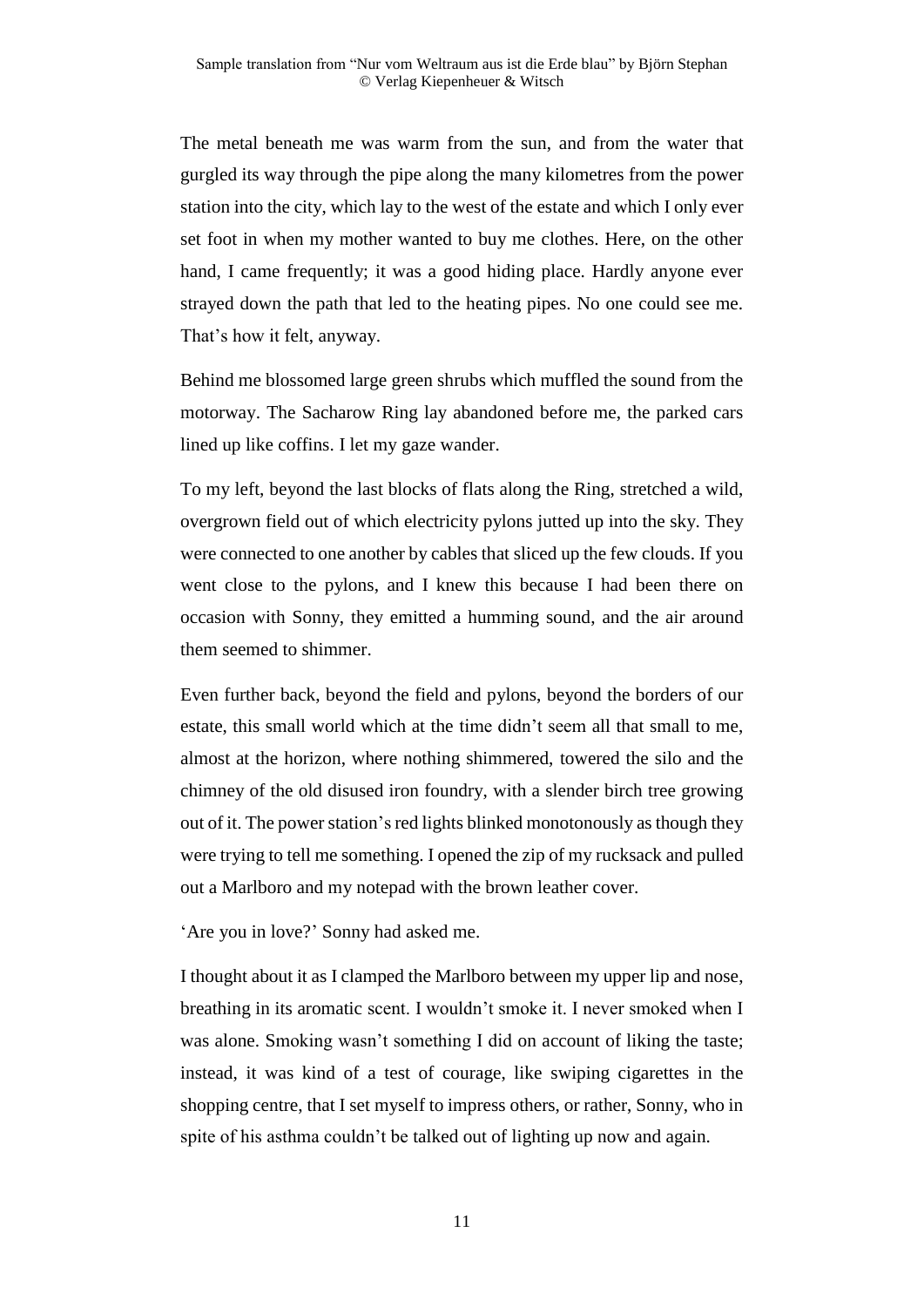'Are you in love?' he had asked me, and I had said 'no'. But I wasn't sure. There was a strange sensation stirring inside me for which I had no words. Is that how it felt to be in love?

Being in love was something I knew only from books, where it was described with lots of adjectives and flowery metaphors: someone was head over heels, or crazy for someone. Someone had fallen for someone. There was a spark. He or she had butterflies, felt dizzy, their heart pounded.

But was my heart pounding? Were there butterflies fluttering in my stomach? Is that what being in love felt like? Did it feel the same for everyone? Were there symptoms, like with an illness? I didn't know. I had never been in love, and perhaps love was just another word that meant a different thing for each person. (For my parents, for example, it meant they had to argue all the time.)

The only thing I knew for sure was that my thoughts orbited around Juri like the stars around the centre of our galaxy, if I understood correctly what she'd said at school.

I could see her face before me. Her red hair, tucked beneath the bright green headscarf with the white polka dots; her smile, with the little, crooked tooth; her green eyes, their pupils enclosed by a yellow circle, staring at me. She had looked at me, I was sure of it.

She had looked at me and smiled and her eyes had lit up. Which could of course mean all manner of things. That she simply liked smiling, for example, and that her eyes lit up after she'd amazed the entire class with her epic presentation about the universe.

I sat there, and as more and more clouds gathered above me, I gave in to the thoughts that were tumbling around in my head. It was an indecisive sky; it could burst open again before night fell, or not. How could I get Juri to notice me? I took out my notepad.

Sometimes when I read through it or noted something down, I could lose myself as though I were in a whirlpool. It felt as though some invisible force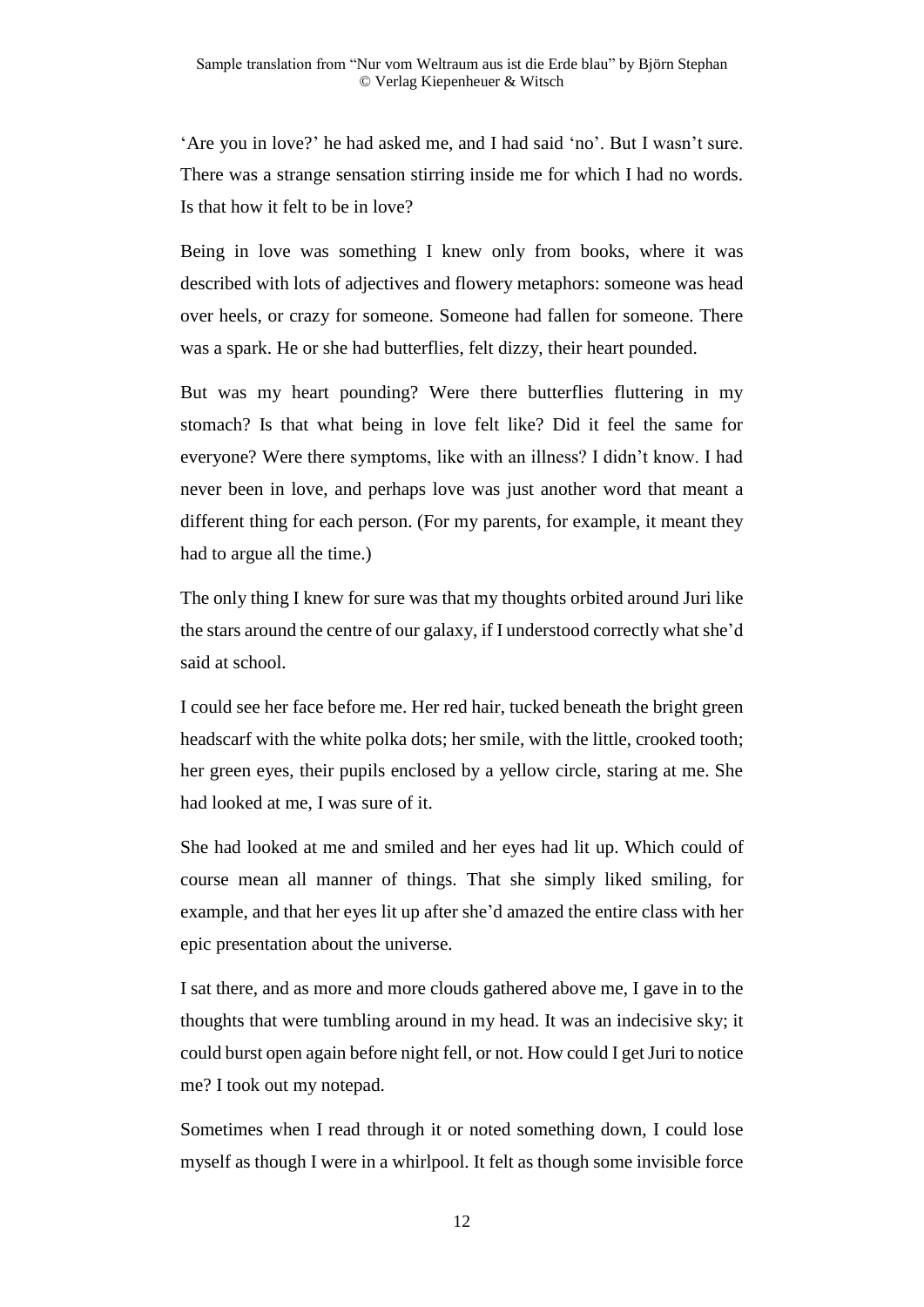were pulling me down, and then I would hit the bottom of a well. There was no danger there, instead it opened out into a room, offering shelter. A room that no one else had access to. I could wander around in it or lay down on the floor and stare up at the ceiling. The room looked different every time.

Now and then it resembled a gigantic drawing room in an old villa, with a stucco-adorned ceiling and worm-eaten floorboards that creaked as I walked around on them. Another time I found myself in an empty hall, several metres in height, that was propped up with heavy metal poles, the walls echoing my voice when I murmured to myself as though I were at the top of a mountain. Or, like this time, I would end up in a crooked old hut that looked like it could collapse in on me at any moment.

The hut was perfectly circular and the floor at an angle, as though it were leaning against an incline. There were three windows, but when I tried to look through them, everything was blurry. Blue, white and grey, as if behind streaks of water, almost like in the car wash with my father.

I paced up and down the room. It was approximately five metres in diameter, and as I didn't know what else to do, I began to spin around, faster and faster, until the contours dissolved so much that the room seemed to disappear. But when I stopped and tried to catch my breath, the round hut was still there, and a thought occurred to me that I couldn't get out of my head.

*You don't have any talent*. That's what Sonny had said to me when he was interviewing himself. The sentence appeared before me suddenly, allowing me to examine it from all sides. It stung to admit it, but maybe Sonny was right. Maybe that was why Juri took no notice of me. I had no talent, nothing to make me stand out from everyone else, nothing to lift me out of the faceless mass of chimpanzees.

There was one thing: I hadn't yet forgotten how to dream, something also evident from the fact my mother often called me a 'dreamer'. But I suspected that this wasn't a talent, and that it wasn't the same as chasing a dream as eagerly as Sonny did his.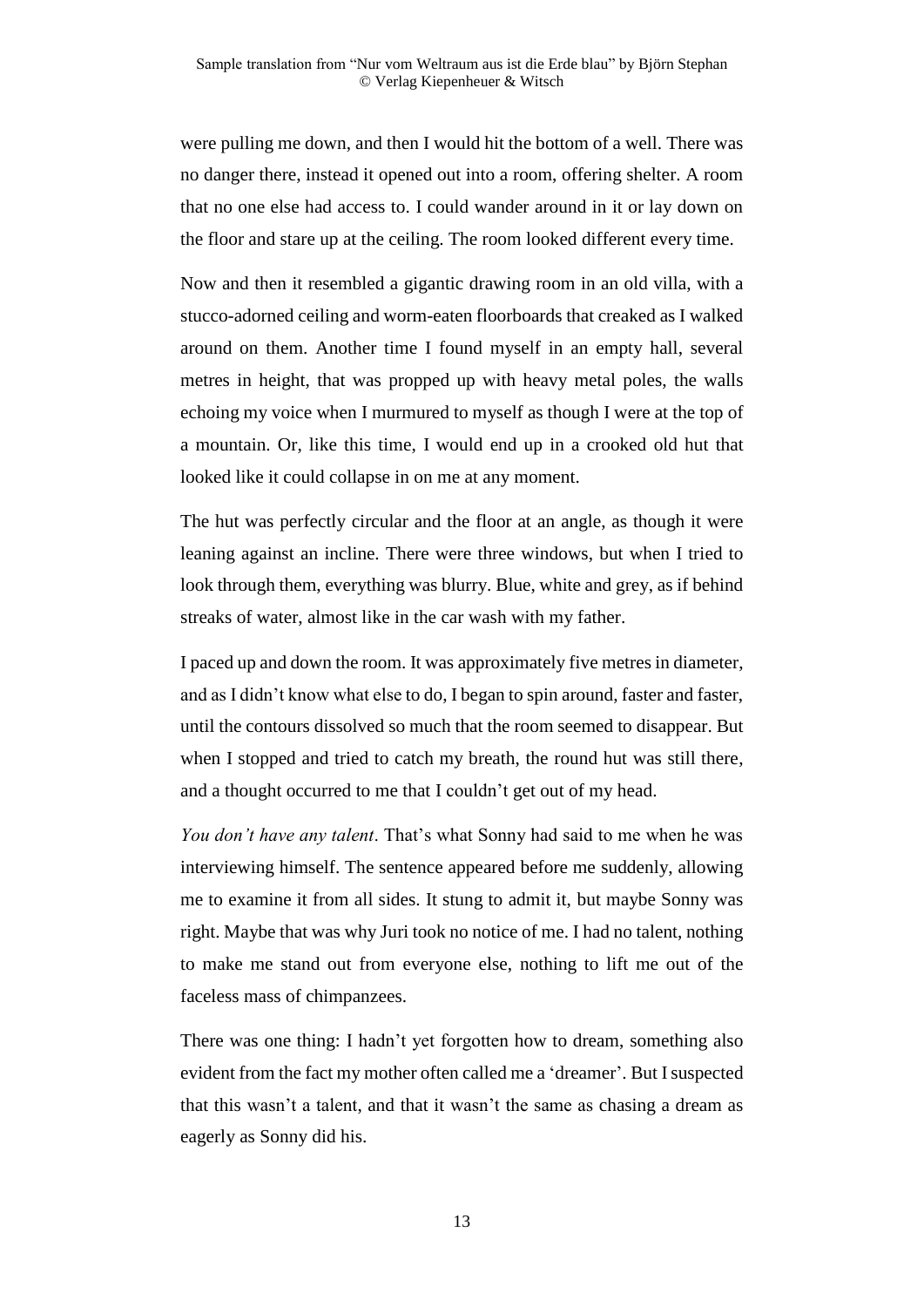Sonny was brilliant, he knew what he was capable of and what he wanted. He had his fingers and his keyboard, and presumably soon a white Steinway too, with which he would become as famous as Elton John. My mother also had a dream: it had once been England, now it was her career. My father, on the other hand, didn't have anything (apart from his beloved Mitsubishi) since he'd lost his cables and had evidently been struck dumb with horror over it. There was no way I wanted to end up like him, pinning everything on a car. But what did I have? What was my talent? Was it my invisibility? Surely that was more of a defect.

I didn't know what to dream about, nor who or what I wanted to be. I mean, I wasn't even sure who I was right now. On the other hand, didn't everyone have something they were really good at? Something that fulfilled them and saved them from the strangeness of life? That's how it was in every single one of my beloved books at least. But how was I supposed to find this *something*?

My thoughts raced. They were revolting and full of self-pity, and I wished I could banish them from my brain, but no matter how hard I tried I just couldn't defend myself against them. I could feel the walls of the circular hut pushing towards me, closing in tighter and tighter.

Perhaps my invisibility was to blame for everything. If no one could see me, then how was I supposed to see myself? No, it was the other way around! As long as I didn't see myself, no one else would be able to either.

The walls of the hut were now so close that I could touch them when I stretched out my hands. They felt rough and cold, and then I suddenly remembered what Mr Gröhnwald had said in physics class about the Earth, the sun and socialism. *'Do you know it's true? Or do you just think you do?*

That was it! I had to make sense of my thoughts. As I opened a new page in my notebook, the walls of the circular hut shrank back away from me and disappeared. Looking around, I saw that I was in an attic, filled to the rafters with huge objects. I couldn't make out what they were because they were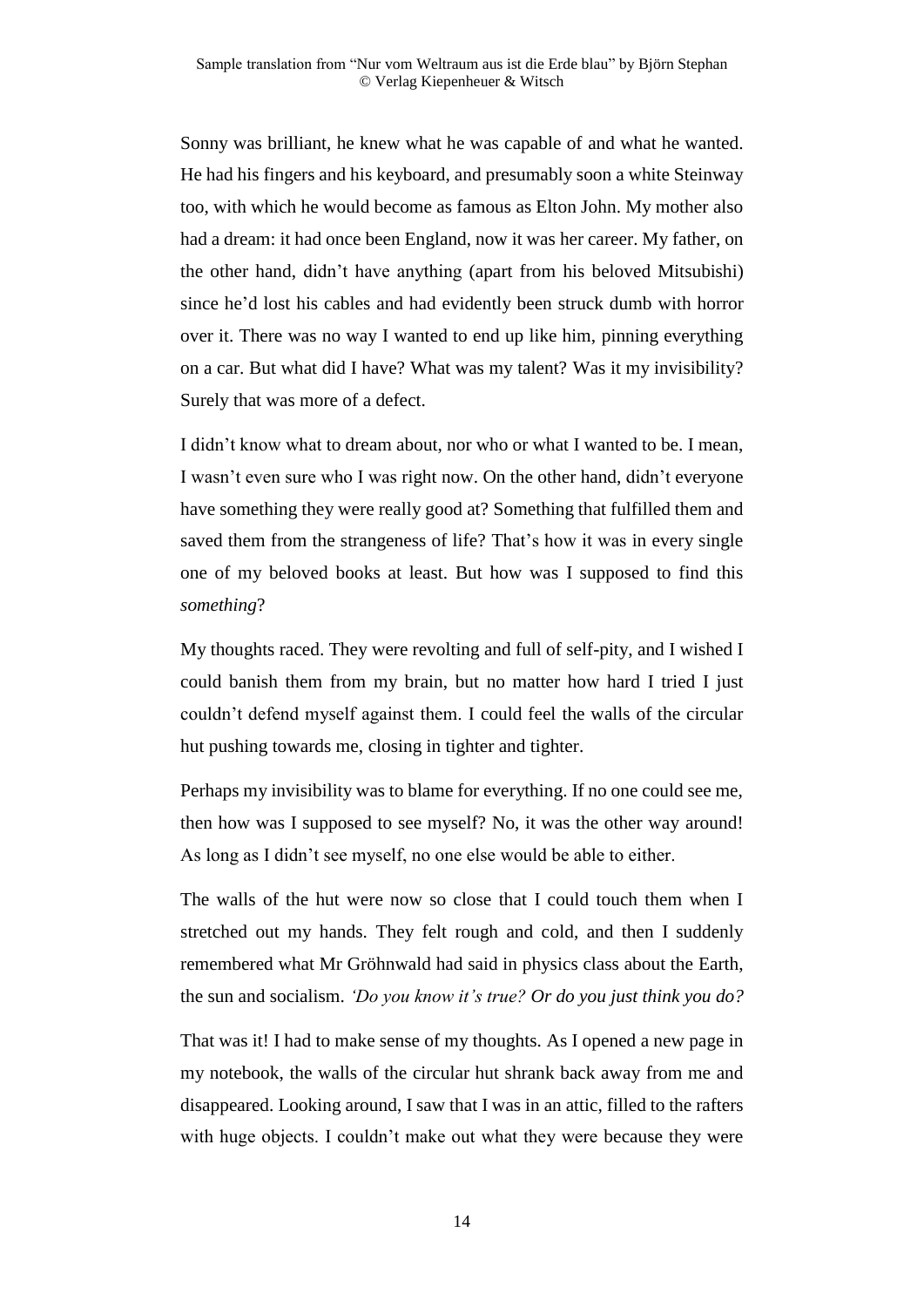covered with white sheets. Light fell through a window on the ceiling, making the specks of dust floating around the attic shimmer.

I took a pen from my rucksack and, in two strokes, drew a table on the white, newly opened page. On the left, I noted the things I knew, and on the right, the things I only thought I knew.

| THE THINGS I KNOW                                 | THE THINGS I ONLY THINK<br>I KNOW                           |
|---------------------------------------------------|-------------------------------------------------------------|
| My name is Sascha Labude                          | My parents love each other                                  |
| $I$ like love my parents                          | The old country has disappeared                             |
| I <del>love</del> like my sister                  | The dregs of society don't sweep<br>the stairs              |
| Sonny is my best friend, he'll be a               |                                                             |
| great pianist someday                             | A pregnant pause has nothing to<br>do with being pregnant   |
| Sonny admires loves Elton John                    |                                                             |
| I loathe the Pawelkes                             | There are more than 200,000<br>words in the German language |
| The Earth revolves around the<br>SUN              | There are 7,000 languages in<br>the entire world            |
| Socialism didn't win                              | That means: in the entire world                             |
| Marlboros are the best cigarettes                 | there are more than<br>7,000<br>different words for 'love'  |
| Sabrina<br>Kabautzky has<br>epic<br>breasts       | $I$ am invisible                                            |
| On the estate, there are around<br>150 girls      | a) Because no one sees me                                   |
|                                                   | b) Because I don't see myself                               |
| On the estate, there's only one girl<br>like Juri | I am not at all invisible                                   |
|                                                   | Juri looked at me and her eyes lit<br>UP                    |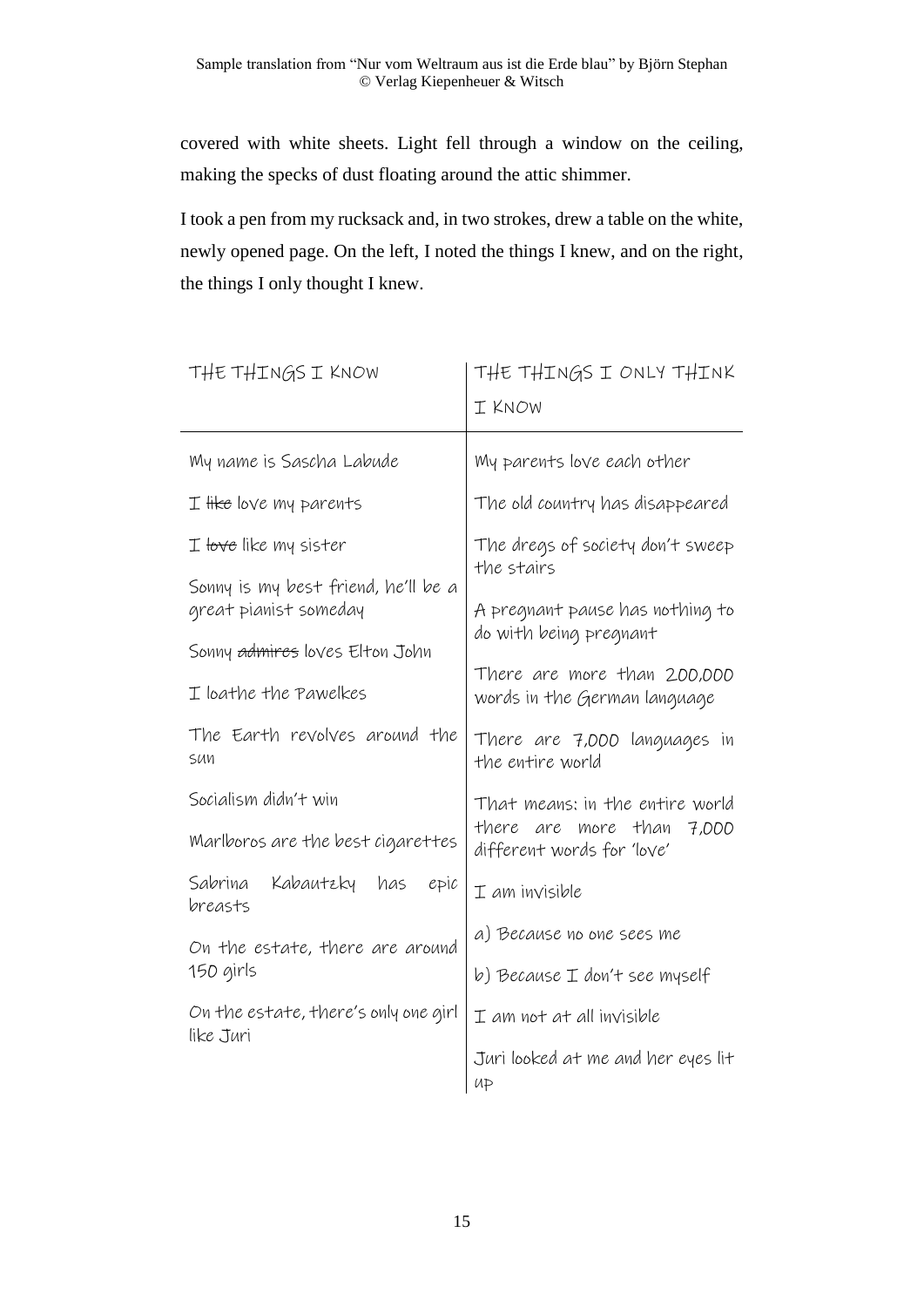After a while, the pen in my hand came to a standstill. I brooded on, but nothing else came to me. Just as I closed my eyes, unsure whether mine were even capable of lighting up, I was startled by a rattling sound, drifting across to the heating pipes from the Sacharow Ring.

Opening my eyes again, I saw an old man puttering his way down the street on his moped, a green Simson, to be precise. I knew the man, even though I had never spoken to him. Everyone knew him. He was always clean-shaven and had long hair that was flecked with silvery strands and combed back to the nape of his neck; and even when it was oppressively hot, like today, he wore black woollen trousers, ironed with a sharp crease, and a blue rollneck pullover beneath a black leather jacket.

I had no idea what the man's name was, but often saw him wandering around the estate, his gait limping and gaze lowered, scanning the street for things. And by 'things', I mean rubbish: carelessly discarded drink cans, scrunchedup packaging, bottle caps, shards of glass, plastic bottles and all kinds of other stuff.

He would gather it all up from the street with his right hand and stow it away in a plastic bag that he wound around his left hand. I didn't have the faintest idea what he planned to do with it. Nor would I ever have asked. To be honest I was a little afraid of him, and kept my distance.

Because there were all these really absurd rumours about him. They wandered ghost-like through the estate and all joined together in the same conclusion, namely that the man had lost his mind. This was why many called him 'the crazy old man', or simply 'the madman'. The reasons for his insanity, at least if you believed the rumours, seemed to vary greatly.

Some said he was from Afghanistan, a former soldier who had been wounded (the limping leg!) in some war or another, no one could say exactly which, and that he'd lost his memory and for some reason ended up here, of all places.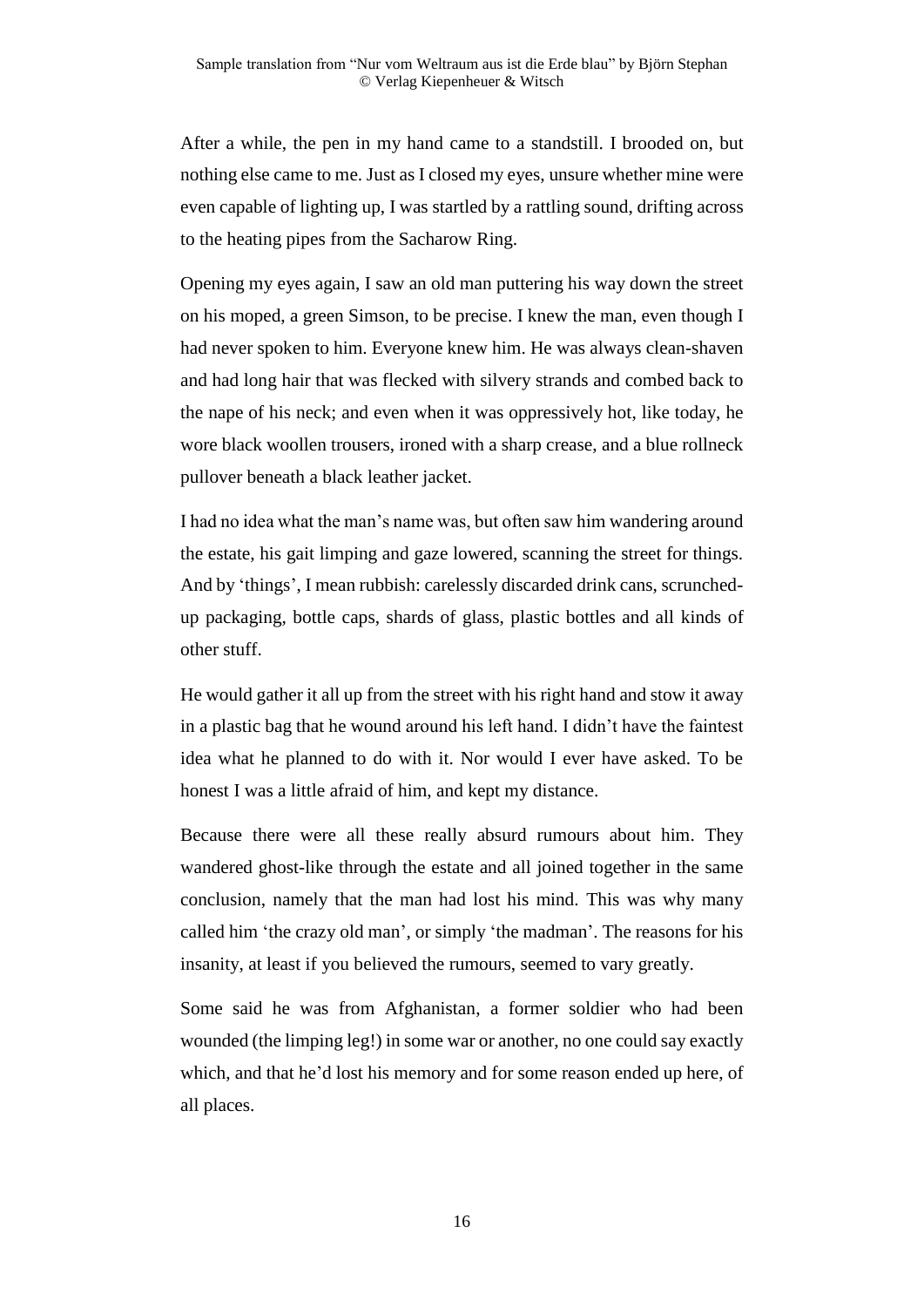Others said he'd been a Persian secret agent and used to have a family: a wife and two children who had died in a car accident, after which he, the madman, had lost his mind.

Others still said he came from Albania and was a drug dealer, and that he only maintained the façade of the confused old man in order to be as inconspicuous as possible. Although if you asked me, it's the exact opposite of inconspicuous to spend all your time picking rubbish up off the floor. But what did I know? All of it could have been a lie, or true. Probably it was both.

I watched him now as he parked his moped on the pavement, switched off the ignition and propped it, with a jolt, on its stand. The puttering sound had ebbed away. Besides one man who stepped out onto his balcony in his vest and lit a cigarette, the Sacharow Ring was once again quiet and deserted, the evening sun hanging low above its roofs.

The madman took his plastic bag from the handlebars, walked a few steps, then stopped and bent over. Presumably he had spotted something on the floor. What he couldn't see was that, behind his back, two guys were striding purposefully towards him. I recognised them even from a distance; everyone in the estate would have been able to. It was the Pawelkes, Danilo and Enrico. Only the practised observer could tell them apart. Each of them, my mother would have said, looked like they would answer to the other one's name.

Danilo was wearing cargo pants and black Doc Martens (ten hole), and in spite of the heat, a green bomber jacket with shiny orange lining, and around his wrist a wide, gold-glittering watch. His hair, apart from the dark, gelled island on the top of his head, was cropped so short that his skin shimmered through at the sides.

Enrico, whose hair was just as dark yet a little longer, was slightly shorter and two years younger than his brother. In his left ear glinted a golden earring, and he had on worn-out, pale trainers and a black T-shirt with the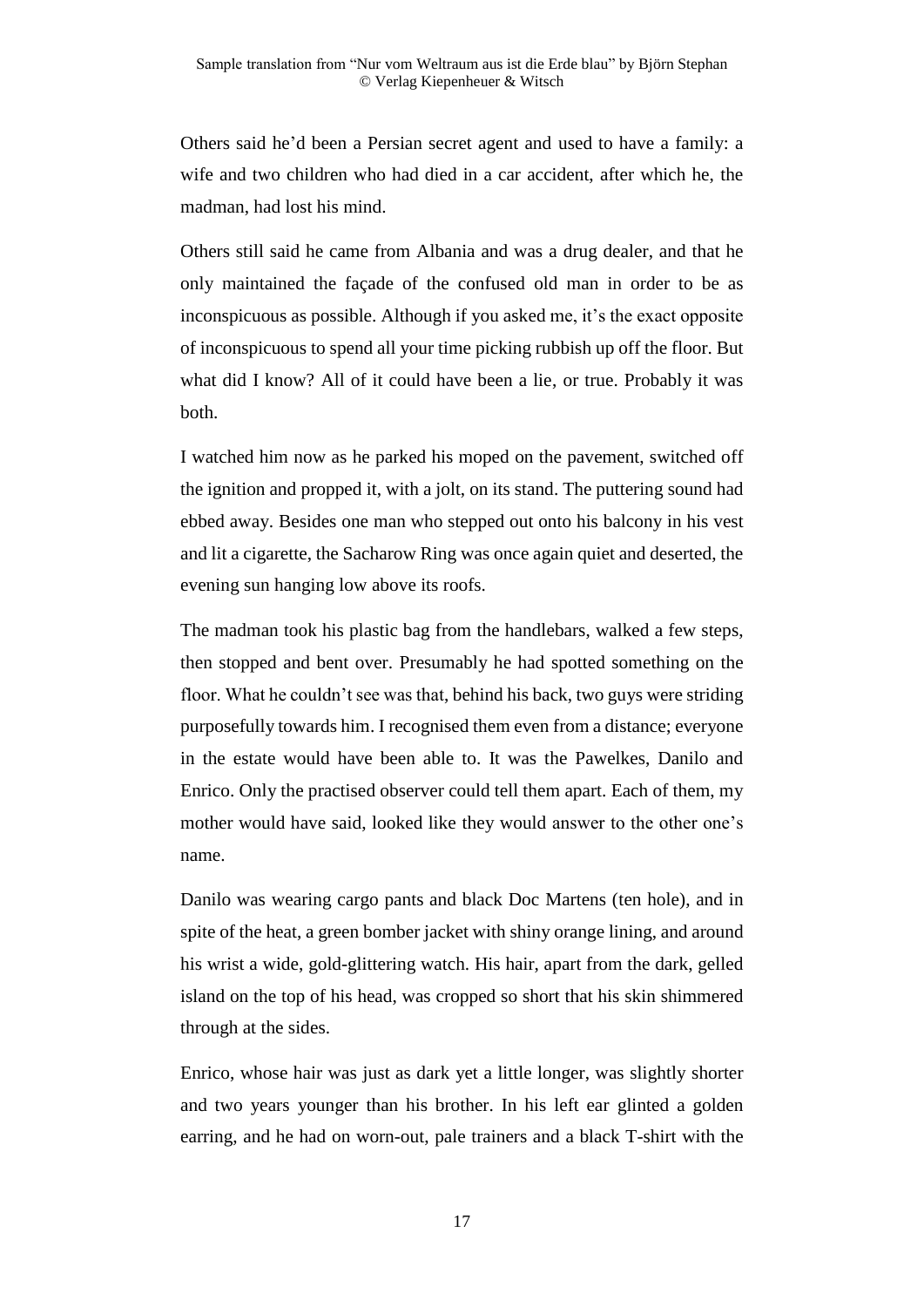hem stuffed into the waistband of his rolled-up jeans, which is also where he always tucked his butterfly knife, keeping it in plain sight.

The Pawelkes were now just 50 metres away from the old madman. Like two roaming coyotes whose spittle begins to drip from their chaps as soon they sense their prey, they drew closer and closer. The madman, however, didn't seem to have noticed them. Only once they had planted themselves behind him did he stand up, his plastic bag still in his hand, and turn around. The Pawelkes were now right in front of him. Danilo smirked at him disdainfully and Enrico, with a practised flick of his wrist, flipped open his knife. The madman was cornered.

From the heating pipes I could only see him from behind, but I pictured his expression, his eyes widening with horror as he looked at the Pawelkes. Danilo said something, the old man shook his head. Danilo yelled at him, his mouth torn wide open. The old man seemed to be pleading with them.

I couldn't make out what Danilo was yelling; I was too far away for that. All I could hear was the hum of cars tearing along the motorway behind the pipes. But one thing was clear: it didn't look good for the madman.

Enrico spun his knife through the air right in front of him. The madman flinched, lifting his hands in front of his face in defence. Then Danilo suddenly pushed him.

The man lost his balance, stumbled backwards a few steps and fell, hitting the pavement hard. The rubbish from his bag spattered out all around him. He lay there trembling on the floor. I thought I could see blood trickling out of a spot on his head, through his silver hair. But maybe I was just imagining it.

What I definitely wasn't imagining, though, was that Danilo stepped towards the old man and spat next to him on the floor, before raising his arm. A black Doc Martens boot swung through the air, and a scream rang out across the estate.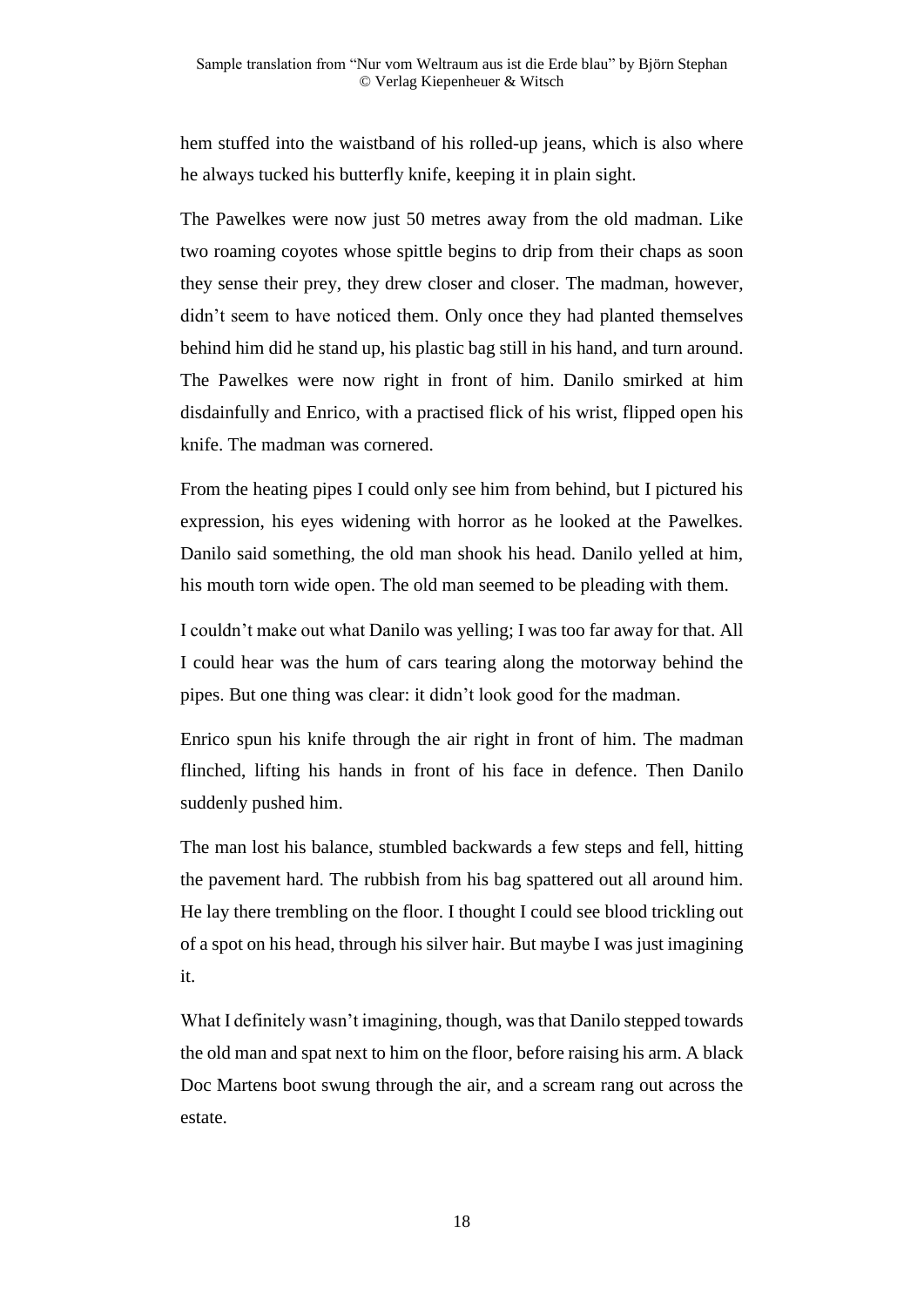Danilo had struck the old man in the stomach. Whimpering, he doubled over on the ground as Danilo raised his arm once more. But Enrico grabbed his brother by the shoulder and held him back. After a few, seemingly endless seconds, the Pawelkes retreated. They didn't run, but instead distanced themselves slowly, with stately strides. As though they had nothing to fear, knowing full well that no one on the estate could touch them.

My hands, which had been clasped around my notebook, were shaking. Besides me, no one else seemed to have seen what had happened. The man who had previously been stood smoking on his balcony had disappeared, and the madman still lay on the floor, his arms and legs splayed out awkwardly. He wasn't moving.

There was no way I could just leave him there like that! But what if the Pawelkes found out I had helped him? Perhaps it wouldn't be a bad idea to stay in my hiding place for another few moments, just to be sure Danilo and Enrico didn't come back.

As I grappled with my cowardice, I saw someone come rushing out of the passageway that led to the inner courtyard, kneel down next to the old man and carefully take his hand. I don't know why, but the gesture seemed to hold a strange familiarity. As though they had known each other for an eternity.

I felt dumbfounded.

The someone was a girl, and the girl, of that there was no doubt, was wearing a bright green headscarf with white polka dots, from beneath which glimpses of her red hair could be seen.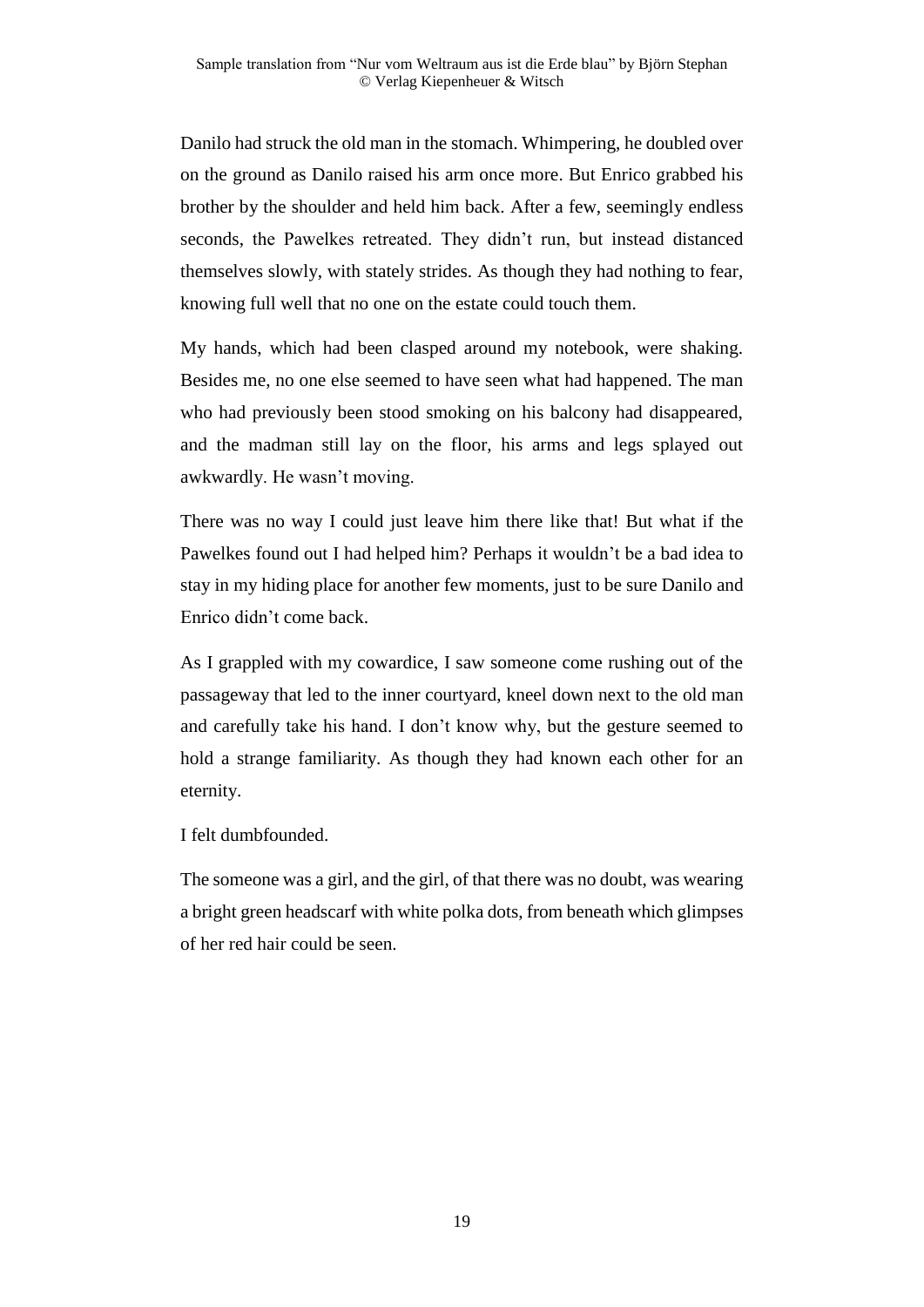## Chapter 6

What was Juri's connection to the old madman? Had she moved here with him, was he her father? No, that couldn't be! The madman had lived on the estate long before Juri. Could he be her grandfather, perhaps? That was possible, but at the same time an idea capable of blowing my mind. There was no way Juri could be related to someone who spent their time picking up rubbish from the floor!

And yet – maybe he was the reason why Juri had always disappeared right after school. I couldn't wait to tell Sonny.

The next day, during lunch break, we snuck off to a dark corner near the school garden and I reported what I had seen.

'You what?' asked Sonny.

'I saw the Pawelkes beating up the old madman,' I said. 'And then Juri came to his rescue.'

'Juri? Your astronaut?'

'Yes… I mean, she's not an astronaut and she's certainly not *my* astronaut. But yes, her! She ran over and then helped him up, really gently.'

Sonny fell silent and stared at me wide-eyed. His expression held both curiosity and a hint of doubt.

'Crazy, huh?' I said.

'Crazy's a good word for it, Major, given the context.' Sonny grinned. The astonishment that had briefly taken hold of him had swiftly ceded to his usual self-assurance.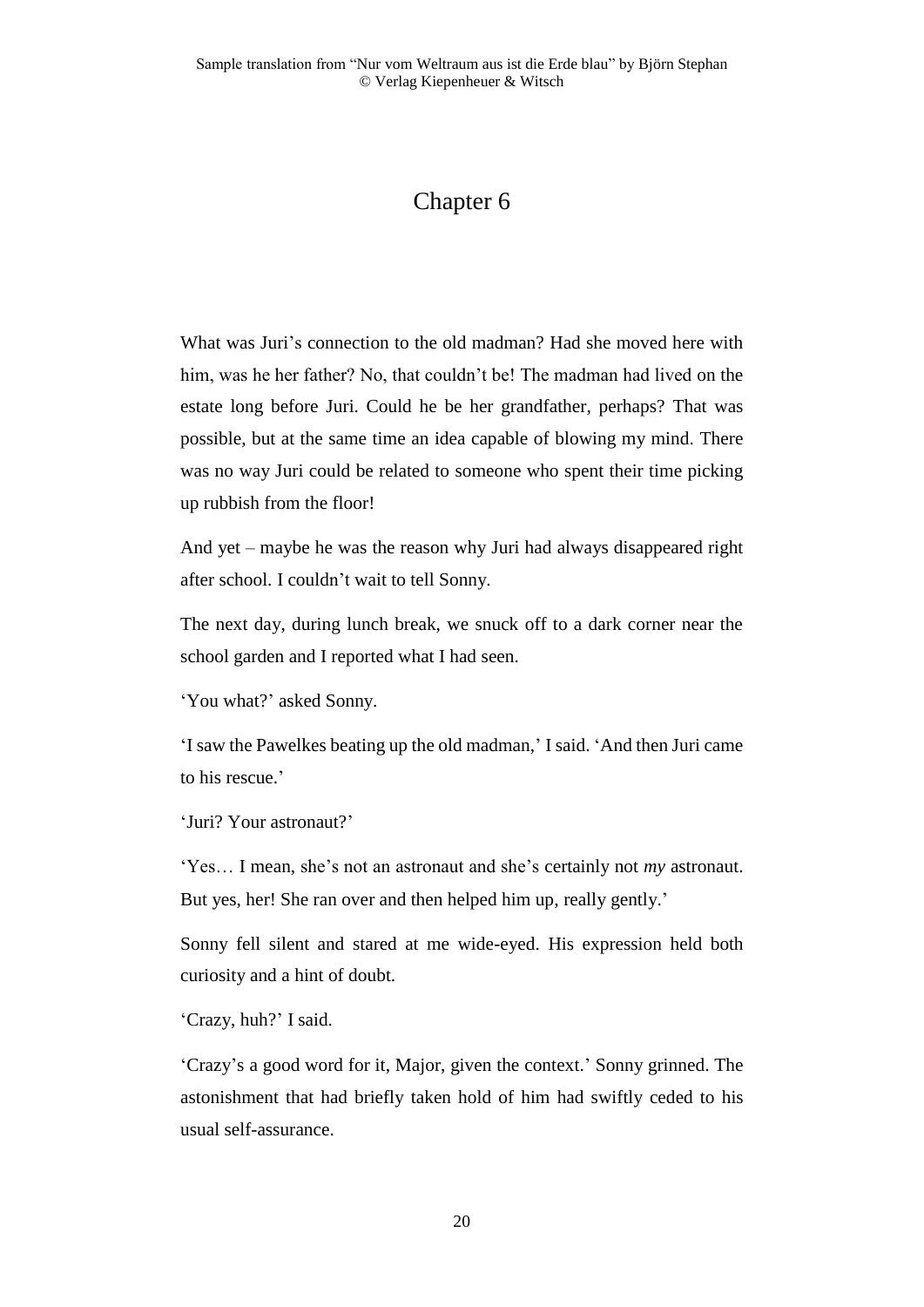'But hey, what were you even doing there?' he asked. 'Weren't you planning to go home?'

'Actually yes…', I answered, 'but I wasn't in the mood for all the stress.'

'With your parents?'

I nodded.

'Are they arguing again?'

'On and off.'

I received a look which was a little too sympathetic to feel believable. Arguing parents was, as I've already mentioned, something that went beyond Sonny's powers of imagination.

'But I don't care about that right now,' I said. 'I'd much rather know why the Pawelkes were beating up the madman.'

'Mmm…' mumbled Sonny. 'Maybe it was over drugs? I mean, you know he's allegedly mixed up with the Albanians…'

'It's possible,' I interrupted him. 'In any case, we have to find out. And I also want to know what Juri has to do with it all.'

'Aha, now I know why you're so keen on this whole thing!' cried Sonny. His smile oozed self-certainty. 'But has it ever occurred to you that Juri might just have happened to be nearby? That she saw the old fart lying there, done in on the ground? And just helped him? – I mean, apparently there are people who do such things…'

You didn't have to be a genius to know what Sonny was getting at, and that's why it was clear even to me.

'Yeah, I know, I could have helped him too.'

'Could have?'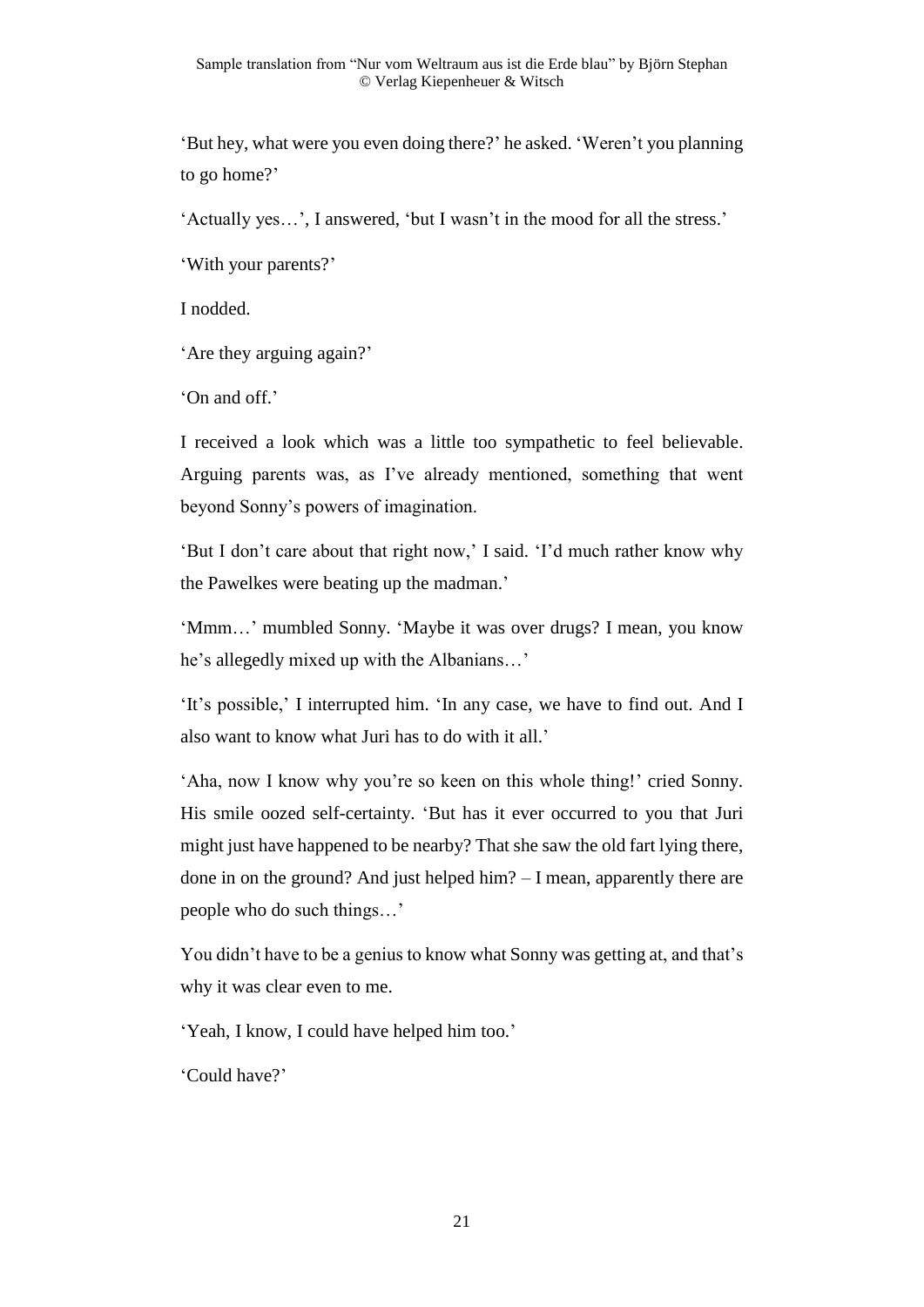Sonny folded his arms across his chest, and the reproach echoed as loudly as the final chord he played at a concert before standing up from his piano and bowing before his enthused audience.

'Okay, *should* have,' I said. 'But I was scared. I was scared shitless! There, are you happy?'

The school bell shrilled and we traipsed back across the playground towards the classroom. Sonny walked alongside me without saying a word. The scepticism in his expression had expanded so much that there was no room left for curiosity. Perhaps he thought I'd lost my mind. But I knew what I'd seen.

'Believe me, Sonny,' I whispered as we stepped back inside the school building, 'it really looked as though Juri and the madman knew one another. She put his arm around his shoulder, helped him to the entrance of his block, opened the front door and took him upstairs. Do you get it? She knew where he lives!'

'Labude, everyone knows that. The old madman lives in the Sacharow Ring at number five. Or, wait, it could be number six. Am I right, or am I right?'

Sonny was an unbearable know-it-all and always had been. The problem was that, unfortunately, he was usually right. Was it possible that I really had just imagined the whole thing? Or had he managed to shovel his corrosive doubts into my brain? I peered along the corridor. Juri was nowhere to be seen, and she'd been absent from the first four classes: double German, biology and maths. Where was she?

Once Sonny and I had arrived in our classroom, the school bell rang out once again. Just like every Friday, we had art with Mrs Schlott, a thin, fragilelooking woman who seemed to levitate around the classroom. Her brown eyes appeared enlarged behind the thick lens of her glasses as though under a magnifying glass; her voice whispered like a breeze brushing gently through long grass.

'Hello, children,' said Mrs Schlott.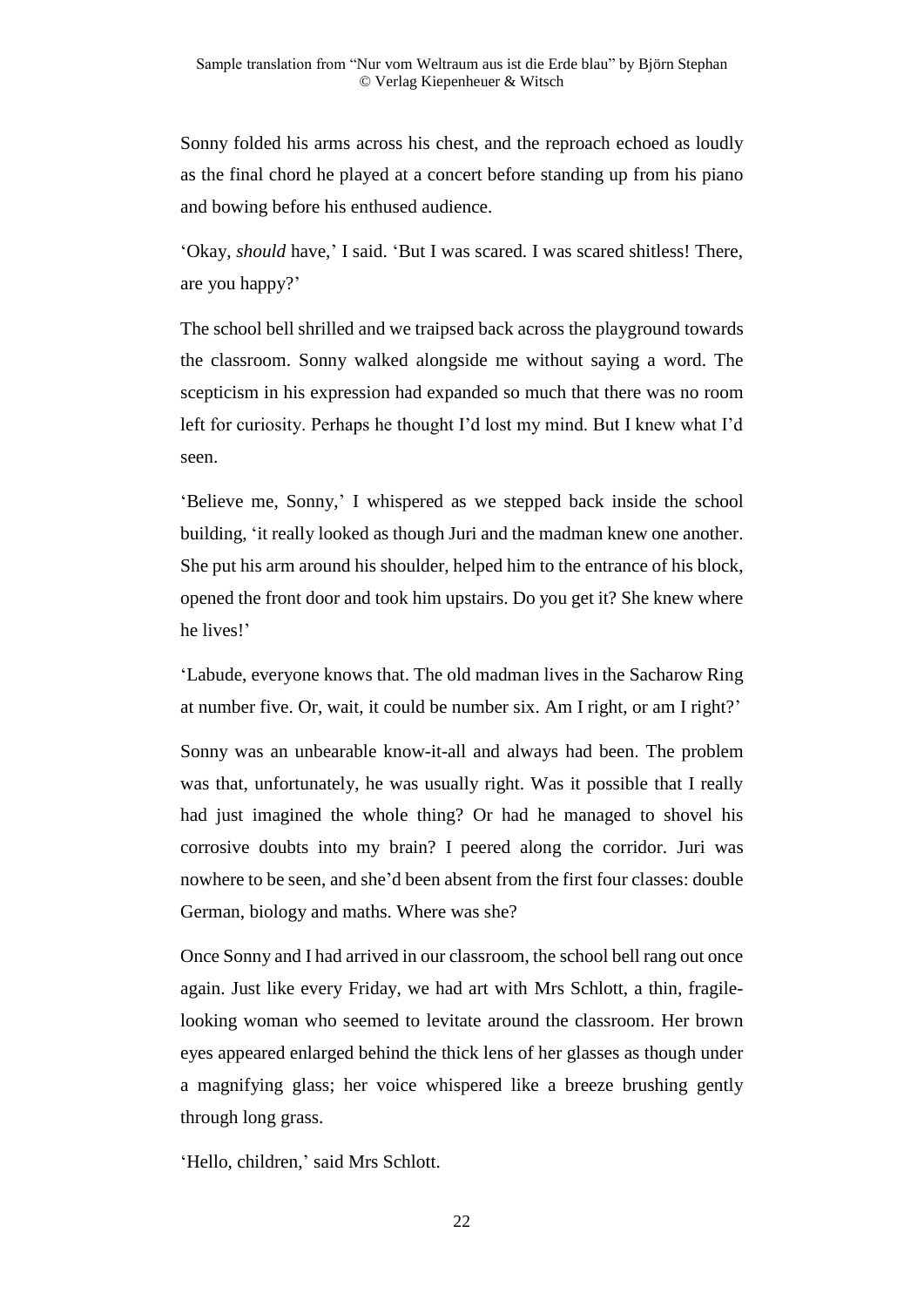Just as she was about to explain what we would be working on in class today, even though we already knew because we'd started it the previous week, there was a knock at the door.

'Come in,' breathed Mrs Schlott, and the door opened. In came – who else? – Juri, wearing her green headscarf with the white polka dots as always, but looking a little dishevelled.

'I'm sorry, Mrs Schlott,' said Juri. 'I, well…'

'Come in, dear. Quickly now.'

Juri darted in with her gaze lowered, evidently feeling guilty, and went over to her seat; as she passed mine, she threw me a look which left no doubt that it was intended for me.

I felt confused. Juri's eyes, and I would have sworn this under torture, hadn't lit up even a bit.

'So, my dears,' said Mrs Schlott, steepling her fingers, 'now that everyone's here at last, I'd like you to continue with your still lives. Enjoy.'

The hand on the wall clock above the door crept laboriously from one black stroke to the next. As Sonny, who was sitting beside me with the tip of his tongue clamped between his lips, cast onto paper with delicate brush strokes the white miniature Steinway which stood in model form before him, I turned around from time to time to look at Juri. I tried to catch her gaze, but she was staring at the piece of paper in front of her as though it had swallowed all her attention.

On her table stood a woodruff-green kaleidoscope. To me it seemed a rather unusual choice for a still life, because a kaleidoscope only becomes a kaleidoscope when you look into it and it turns and looks as though the glittering mosaics constantly create new shapes. But then again, what did I know?

I had arranged in front of me an apple, a wine bottle and a wine glass. Unfortunately they bore little resemblance to the apple, wine bottle and wine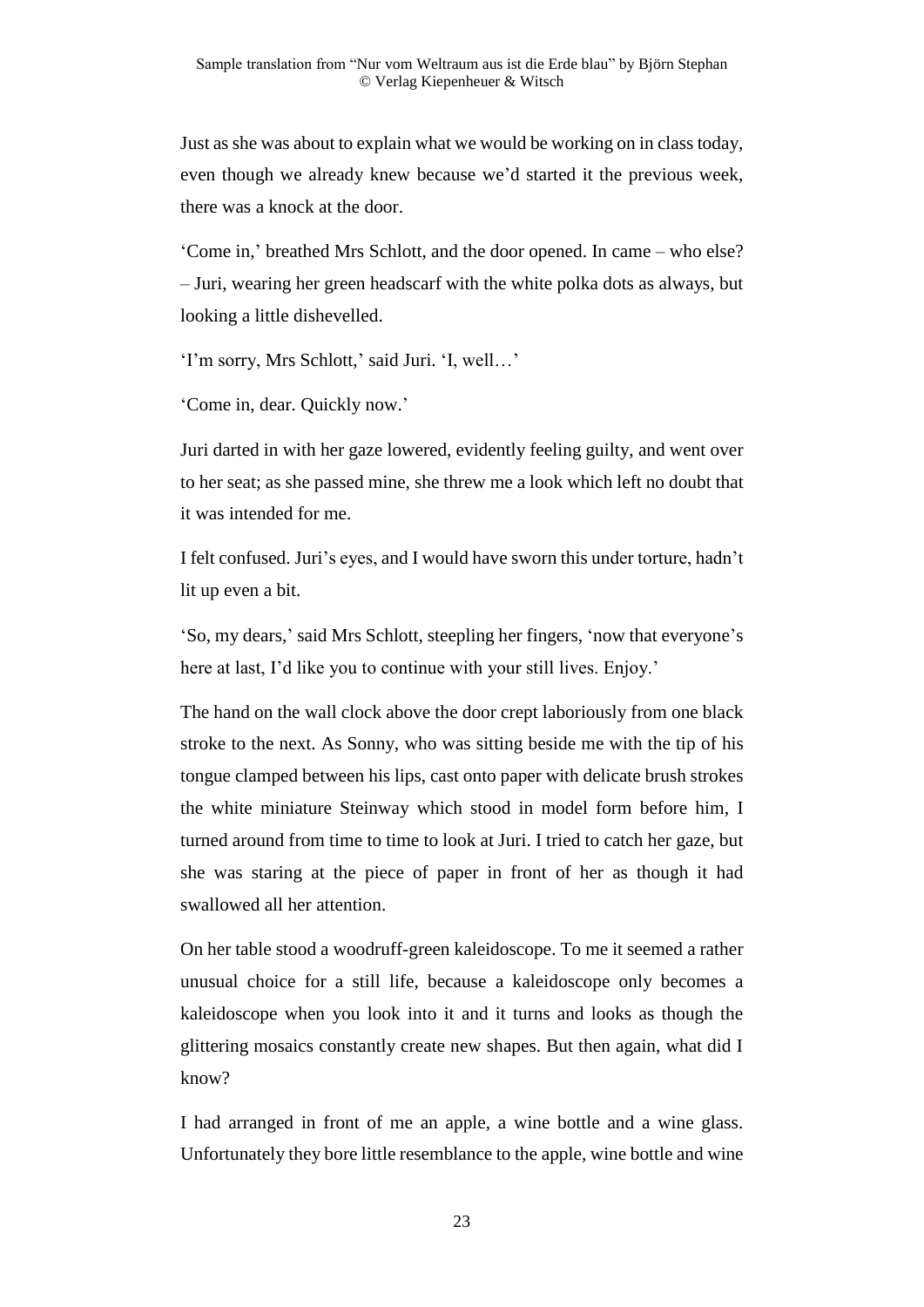glass on the colour-saturated paper in front of me, which was already beginning to buckle.

What I really wanted to do was jump up, rush over to Juri and ask what was going on with the madman, the Pawelkes and her. But I didn't dare. What if I made a fool of myself, what if Sonny was right and it was all just a figment of my imagination? I decided to wait. Most problems, as my father always used to say, end up resolving themselves.

After we had also survived chemistry (a mystery!) and English (no-one should ever think that someone's particularly good at something just because their mother is), Sonny and I strolled to our bicycles.

'Let's go to the forest again today and carry on building Sonny's Palace,' he said once we had reached them.

He had repeated the Sonny's Palace thing so often by now that I had capitulated. Our treehouse had now been officially baptised – in other words, by the two of us – with this name.

'Okay, let's do that,' I said, even though in truth I wasn't the slightest bit keen on spending yet another entire afternoon sawing up birch trees with a pocket knife.

Just as Sonny and I were about to head off to the forest, a voice called out from behind: 'You were there yesterday too. I saw you!'

I turned around. Along with her gift for astronomy, Juri clearly also had a talent for popping up at the wrong moment.

'Where?' I asked. That was all I could get out.

'Wherewherewhere?' said Juri. Her hands were propped on her hips. 'On the heating pipes at the Sacharow Ring!'

'Oh right…' I said, and it sounded like air escaping from an old tyre.

'Why didn't you help him?' she asked.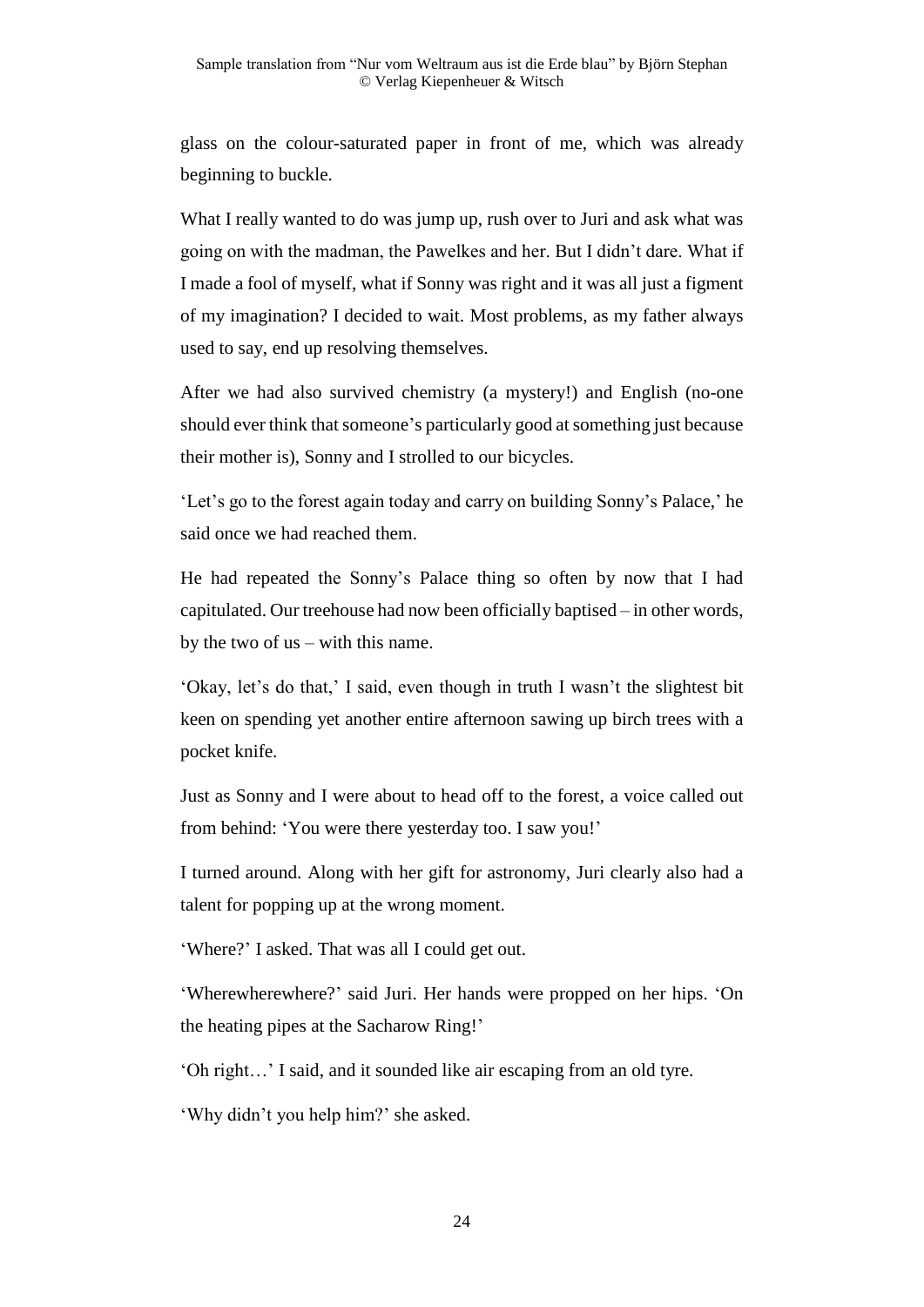I clamped my hands around the handlebars of my bicycle. 'I wanted to, but then… I…'

'Hey, hey, hey', said Sonny, taking a step towards Juri. 'Calm down, okay? You can't just have a go at my friend like that.'

'And who are you to tell me what to do?'

Juri looked at Sonny as though she were seeing him for the first time. The two of them stood there in front of one another. As Sonny was a bit shorter than her, it appeared as though Juri was giving him a disparaging look. But Sonny squared his shoulders, presumably hoping to squeeze a few more centimetres out of his weedy frame, and held Juri's gaze. His eyes seemed to emit sparks.

He was just about to take a breath, presumably in order to fling some insult in Juri's face, after which things could possibly  $-$  I didn't want to rule anything out – end up in a fist fight, when I interrupted: 'So how do you know him anyway?'

'Who?' asked Juri, and turned towards me.

'The old madman of course!'

'Firstly, I don't know what business that is of yours. And secondly, don't call him that, Sascha!'

Juri stressed my name as though it were something poisonous, but in this moment, that wasn't what grabbed my attention. She had said my name! She knew my name! That was all I could think about. By the time the fog in my head had cleared, a few seconds later, it was already too late. I watched Juri stomp off furiously down Lomonossow Allee. Why did I always have to act like such a fool?

'She's got quite a temper, your little cosmonaut,' said Sonny. Juri suddenly stopped in her tracks. She turned around and headed back towards us.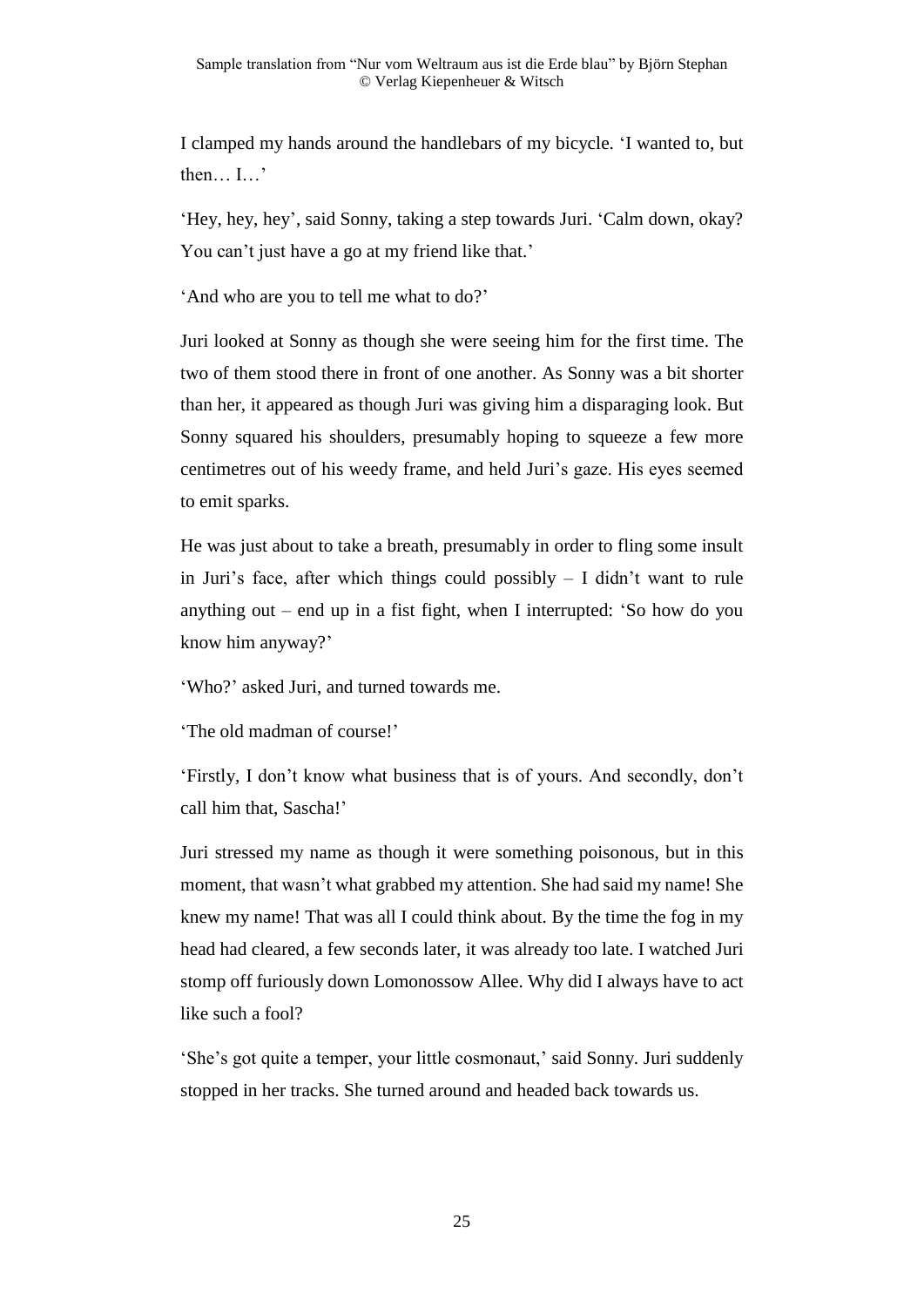When she was just a few metres away, and I was starting to fear things were about to escalate, she said: 'Come with me, I want to show you something.'

Both Sonny and I took a step towards Juri.

'Not you, little one!' she barked at Sonny.

He flinched as though he'd been hit. And probably I should have defended him. Or at least insisted that either both of us came, or neither of us. But Juri's offer was so tempting that Sonny (who, by the way, would still have been my best friend even if I'd had other friends besides him) paled a little in comparison.

Sonny seemed to read my thoughts as though they were floating in a speech bubble above my head.

'Hey, Labude', he said, 'I thought we were going to the forest!'

'Are you coming or what?!' called Juri, who had already walked off ahead a few metres.

'I'll just go with her quickly,' I said to Sonny. 'And then I'll pick you up later from home, okay? I mean, I'm guessing you need to do some piano practice anyway…'

But Sonny didn't seem to even hear me. He jumped onto his mountain bike and set off without looking back even once. The reproach which radiated out from him was louder than any final chord. Oh shit, I thought.

I hesitated for a moment, then grabbed my bike and rode after Juri.

'Wait up!' I called, once I had almost caught up with her. 'Where are we going?'

'You'll see.'

I climbed down off my bike and pushed it alongside her. For a while we walked like that along Lomonossow Allee, which, by the way, wasn't a proper Allee, consisting of just a handful of consumptive linden trees dying a slow death. At the corner of the Sacharow Ring, we veered off to the right,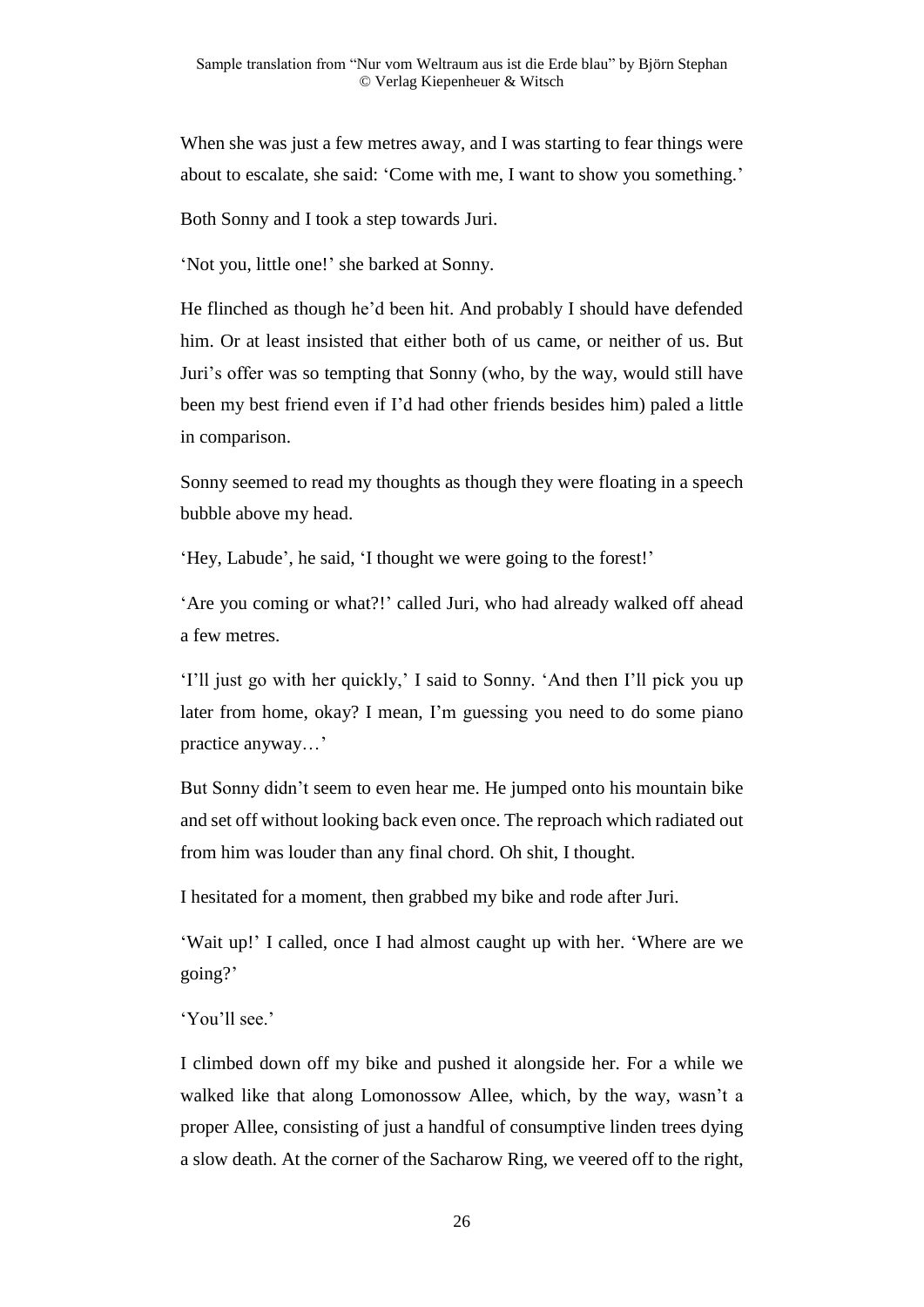and Juri headed decisively towards number five. Shortly before we reached the door, she paused and looked at me – and this time she really did, there was no doubt about it.

'Okay, listen up, Sascha.'

She had said my name again. I had no idea why she was always repeating it. No one did that besides my mother. And it wasn't like we were on one of those American TV series that come on in the afternoon, where the people are constantly addressing one another by their first names as though otherwise they would forget who they were.

'We're going up to Mr Reza's and…', she said.

'Mr Reza?' I asked.

'Yes, Mr Reza. You know, the one you watched getting beaten up yesterday.'

'Oh, I didn't know that was the madman's name.'

'Don't call him that!'

'Okay, then… Mr Reza', I said. 'But how do you know…'

'Later, Sascha,' Juri cut me off, just like Mr Gröhnwald in physics class, 'I'll explain later. First you can make up for the mess you made of things yesterday.'

'And how do you imagine I do that?' I asked. 'What am I supposed to do, put on some kind of undertaker costume and bump off the Pawelkes?!'

'That's not such a bad idea,' said Juri. 'But for now I was thinking that the two of us go up there, and you tell Mr Reza you saw the whole thing and are willing to go to the police.'

'Um, no?! I'm not stupid, I'm not grassing the Pawelkes in to the cops.'

'Oh yes you are! I was with Mr Reza at the hospital this morning…'

'Oh, so that's why you missed the first three classes!' I said.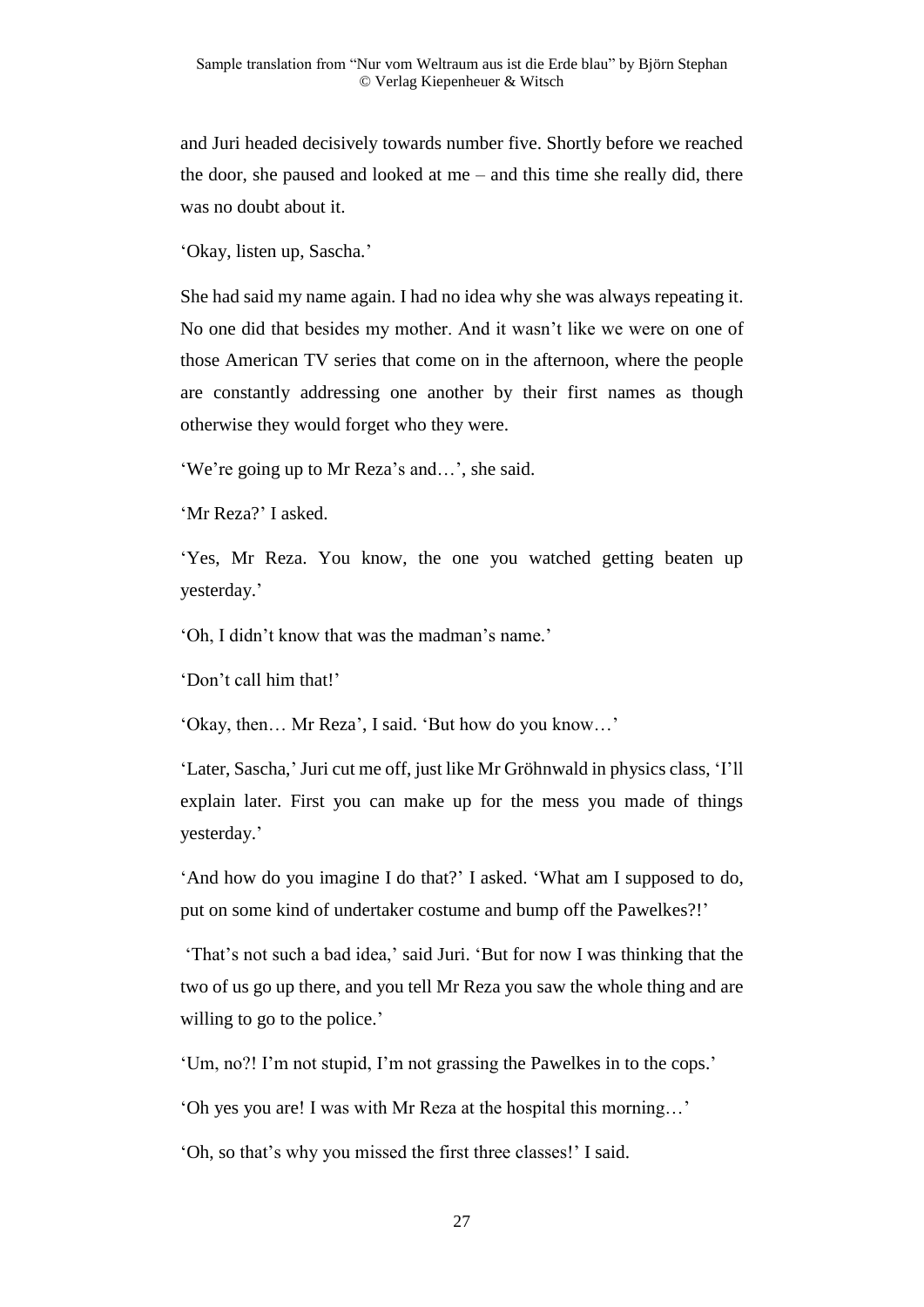'Yes, that's why I missed the first three classes.' Juri echoed my words as though it were just some trivial matter and the most boring thing she'd ever heard in her entire life. 'And do you know what the doctors at the hospital said? That those bastards broke two of Mr Reza's ribs!'

'Okay, Juri,' I replied – somehow she had infected me with the forename thing too – 'I'm really sorry about his ribs. That's really bad. And you're right, I should have done something yesterday. Intervened, called the police or an ambulance, even if I didn't have my undertaker costume with me at the time. But… well… How can I make this clear? I know you haven't lived on the estate long and you probably don't know who the Pawelkes are, right?'

Juri gave me the most disapproving look imaginable. Then she pressed the doorbell, against which, written in faded script which must once have been black, was the name 'Reza'.

'It's best not to pick a fight with them…', I said.

The door buzzed, Juri leant against it with her shoulder.

'… and under no circumstances should you ever go to the police about them…'

Juri pushed open the door.

'… because the cops come and then they drive off again. But the Pawelkes stay, get it?'

Juri already had one foot through the doorway when she suddenly hissed: 'I don't give a shit about those fascist pigs!'

'What?'

#### 'I DON'T GIVE A SHIT ABOUT THOSE FASCIST PIGS!'

This time Juri didn't hiss, but screamed, and so loudly I jumped back and looked around me, but luckily there was no one else who could have heard. Just Juri and I.